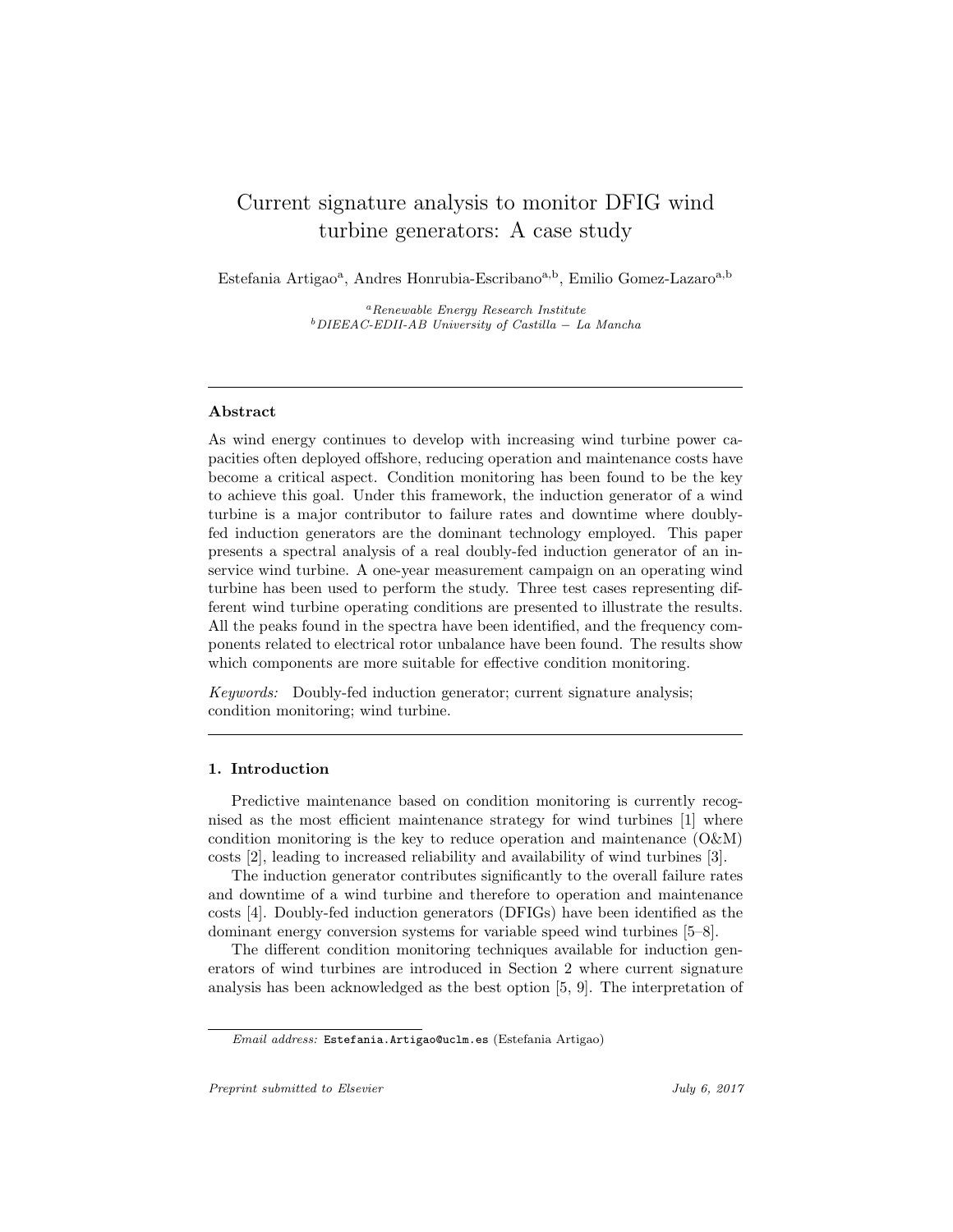the current spectra is of major importance since spectral components can arise from both normal operating conditions as well as faulty ones [10, 11].

Failure data analyses of real operating wind turbines are rarely presented. Based on the literature review presented below and to the best of our knowledge, there is a lack of current signature analyses applied specifically to in-service wind turbine DFIGs. Furthermore, unlike common studies where faults are known before the analysis is carried out and hence the authors know which faulty frequencies to target, a whole set of faulty frequencies is calculated in the present work in order to diagnose a real operating wind turbine. The present case study will also serve to identify which fault frequency components are most suitable to monitor the health of a DFIG.

In addition to this introduction, the paper is structured as follows: Section 2 provides the literature review on condition monitoring of induction machines with particular focus on doubly-fed induction generators and their applications to wind turbines. Section 3 describes the methodology used in the present work, which is based on current signature analysis. A detailed description of the formulae involved is presented. Section 4 describes the data available and used for the present analysis. In Section 5 the results obtained for three test cases are presented, while the results are discussed in Section 6. Finally, the conclusions extracted from the study and the main ideas for future work are summarised in Section 7.

## 2. Literature Review

The state of the art on condition monitoring of induction machines is presented in this section, first in general, and then focused on wind turbine DFIGs. It includes common faults, monitoring methods based on electrical measurements and signal processing techniques.

Condition monitoring is used to provide "continuous information on a component condition" [12] in order to detect incipient faults while components are still operational and appropriate actions can be planned to prevent major failure components [13]. In this scenario, appropriate data acquisition and advanced signal processing is crucial [14].

Recent surveys on the state of the art on condition monitoring and fault diagnostic technologies for the whole wind turbine are well described in [15, 16] and [1] for offshore wind turbines. The relationship between condition monitoring, diagnosis and maintenance is presented in [3] and, similarly in [12] with focus on wind farm maintenance strategies. A review focusing on faults that can be monitored using the wind turbine DFIG generator was published by [17].

From a more general point of view, induction machine's condition monitoring techniques include temperature, chemical and wear, mechanical vibration, electrical current, flux and power, electrical discharge and artificial intelligence [9, 18], where electrical signature analysis is the most common [19–21].

In addition to signal-based methods, there are other types of diagnosis techniques, which are model-based and knowledge-based. Recent model-based work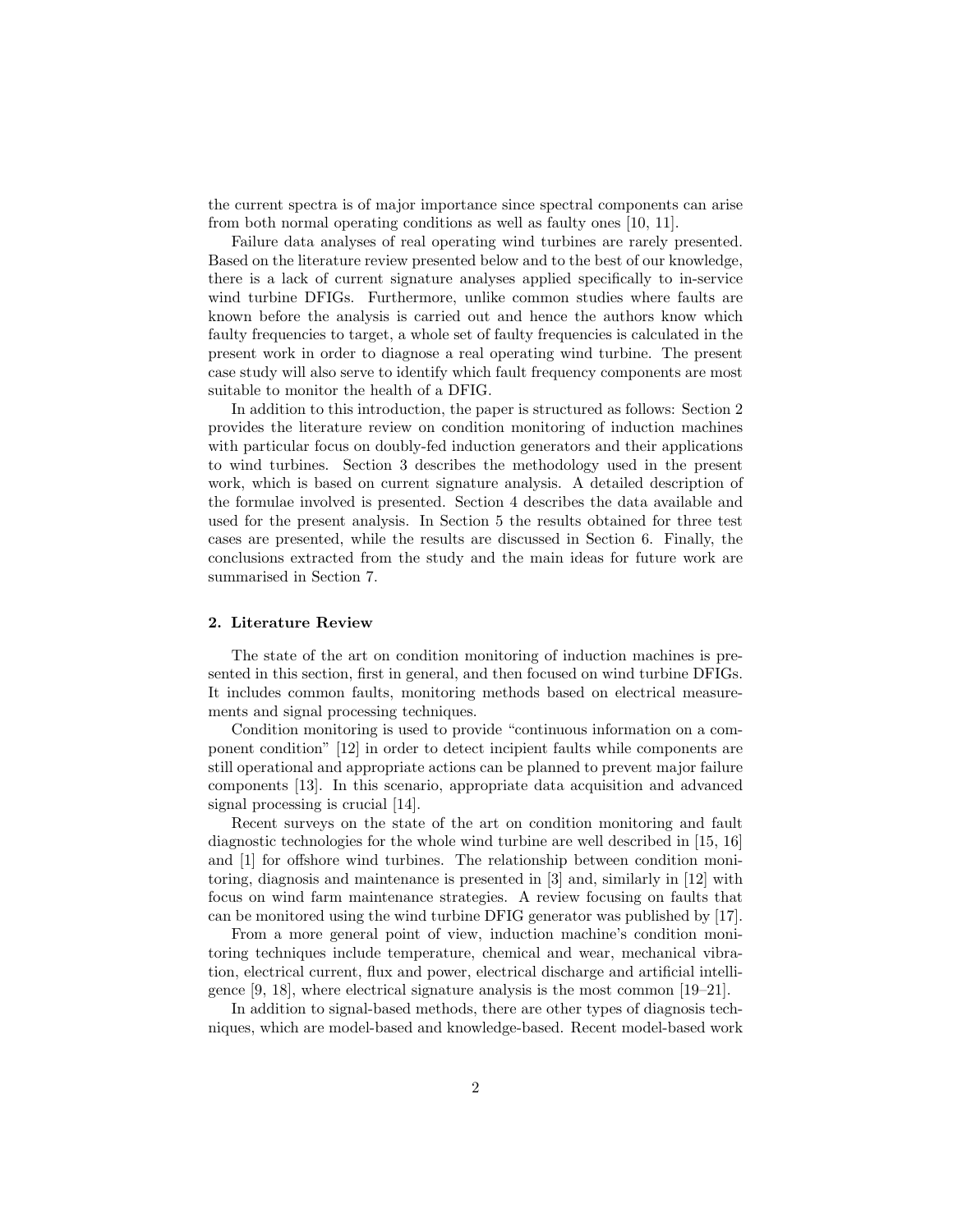has been published by [22] and [23], applied to stochastic non-linear systems under different types of disturbances. Regarding knowledge-based diagnosis, analysis based on SCADA is the current trend [24, 25].

The present paper discusses electrically-based condition monitoring techniques in induction generators with special focus on the doubly-fed architecture (DFIGs). The most common and critical faults found in induction generators are briefly introduced (see Section 2.1), the relevant current-based monitoring techniques discussed (see Section 2.2) and the available signal processing techniques identified (see Section 2.3).

#### 2.1. Faults in induction generators

Failure statistics have reported that the induction generator is one of the major contributors to wind turbine failures [26–28]. Different classifications for induction generator faults have been found in the literature: mechanical and electrical, rotor and stator, per component, etc. In [10] it is stated that 40% of the generator faults are related to bearings, 38% to the stator, 10% to the rotor and the rest are categorised as "others". According to [27], 31% of generator faults are slip rings issues, 12% bearing related, 8% grease and pipes, 7% rotor faults and 4% fan problems; the remaining 38% are not specified. Stator faults are identified as critical by [18] and [20].

Any fault that occurs in either the stator or rotor side of the machine, such as resistance variations or short circuits, will produce a phase asymmetry caused by a change in the phase impedances [29]. Normally, faults evolve from an incipient stage to a more severe condition, thus, early detection of any anomaly, such as resistance changes and winding unbalances, can avoid critical faults and reduce downtime periods [30]. A comprehensive survey of failure data, root causes and failure modes is presented in [9].

For variable-speed induction machines, studies claim that 45% of the failures are related to the stator and rotor parts [31]. According to [5], around 80% of mechanical faults eventually lead to eccentricity and DFIGs are more prone to eccentricity for a number of reasons. The failures and failure mechanisms in power electronic converters and generators in the context of their use in wind turbines is well analysed in [4].

# 2.2. Electrically-based condition monitoring techniques

It has already been mentioned that condition monitoring based on electrical measurements seems to be the trend towards efficient O&M for induction generators; it is cheaper than other common techniques and can monitor both electrical and mechanical faults [5]. Such techniques include: current, voltage, instantaneous power and flux analysis [32, 33]. Stator current analysis is the most common of these techniques [5, 6].

Current signature analysis based on stator current has been studied for doubly-fed induction generator based wind turbines but only validated using mathematical models and test rigs [8, 34, 35] to detect rotor and stator asymmetries or bearing faults. Other signals, such as rotor currents, voltage or power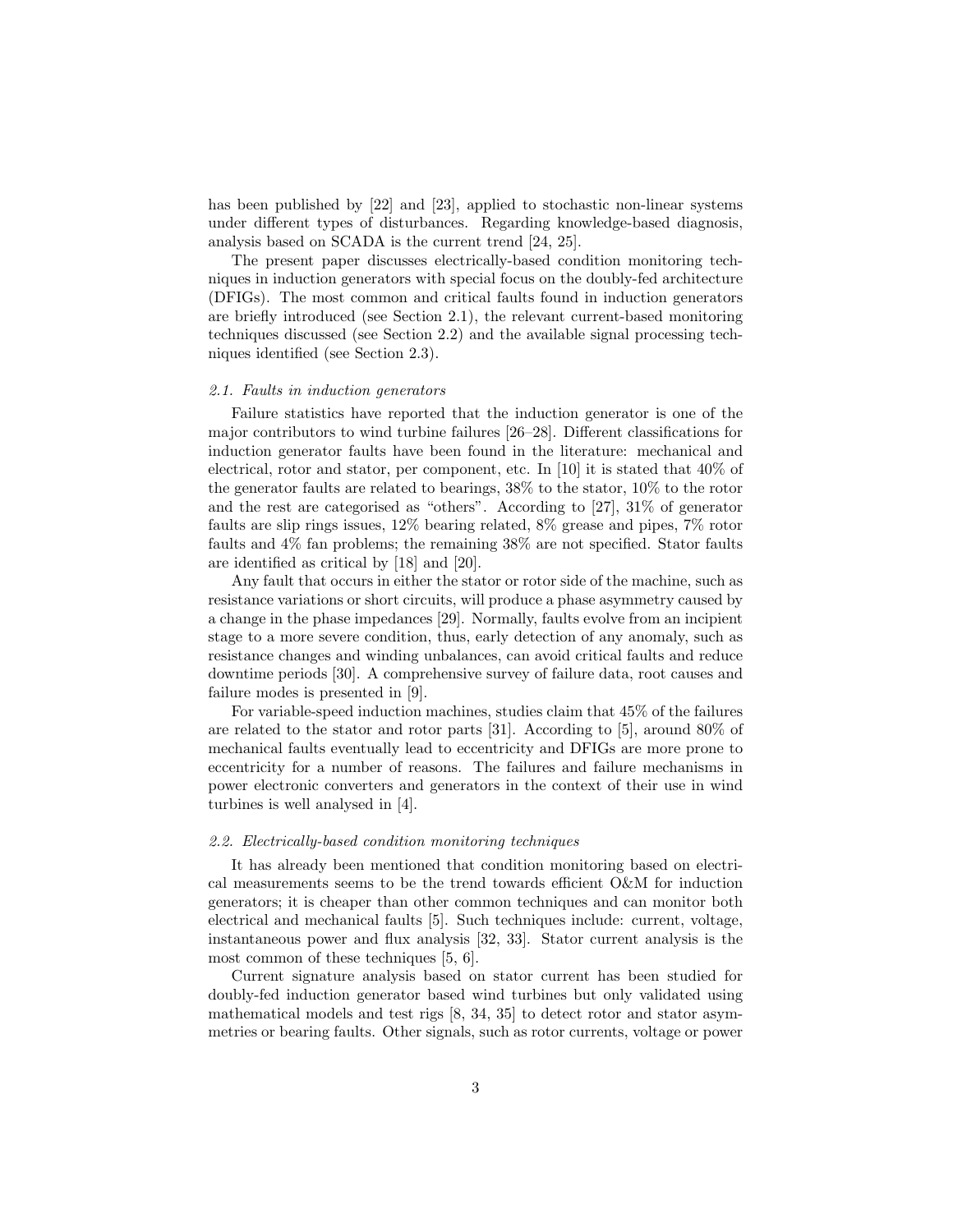signals have been used by [6, 36, 37] on DFIG-based simulations and laboratory test rigs. In these studies, eccentricity is the target fault. Further modelling approaches have been proposed by [7, 38, 39] capable of representing inter-turn short circuit, rotor and stator asymmetries or winding faults.

It can be highlighted that further research is required by the wind power industry not only to validate the models previously commented but also to complement the laboratory tests with real operating wind turbines. A lack of field measurement campaigns for current signature analysis has been detected. Under this framework, the present paper provides a thorough analysis on an in-service 850 kW DFIG wind turbine.

## 2.3. Signal Processing

Once the monitoring technique is chosen, the signal processing methodology plays a key role. Various signal processing techniques can be applied to electrical measurements towards fault identification. These are classified into time-domain, frequency domain and time-frequency [40].

Time-domain analysis consists of analysing the time waveform itself by extracting characteristic features from descriptive statistics such as mean, root mean square (rms), peak, peak- to-peak interval, standard deviation, shape factor, crest factor, skewness, kurtosis, etc. [12].

Frequency-domain analysis transforms the waveform signal from the time domain to the frequency domain. The advantage of this last method over timedomain analysis is its ability to identify frequency components of interest [41]. The most common method is spectrum analysis via the Fast Fourier Transform (FFT), which is widely used for fault diagnosis because the variations of certain harmonic components in the frequency spectrum of a signal can be related to a specific fault type [14].

Frequency-domain analysis is limited to stationary waveform signals but, due to both the variable-speed nature of wind turbine operation and the unsteady load condition involved, time-frequency analyses have been developed and are widely accepted as key signal processing tools [42]. Short-Time Fourier Transform (STFT) and Wigner-Ville distribution are the most popular timefrequency distributions [41].

Other less common time-frequency techniques applied to wind generator fault detection are Hilbert transform [43], Gabor transform [44], Chirplet transform [45, 46] or amplitude-demodulation [35].

# 3. Methods

Current signature analysis is based on the principle that each fault has its own effect on the current spectra. Fault frequency components related to the faults described in Section 2.1 have been known for long time. Their formulae have been identified and demonstrated for different kinds of induction machine configurations (motor, generator) and architectures (squirrel cage, wound rotor), and for different industries, including a few specific cases in wind turbines quite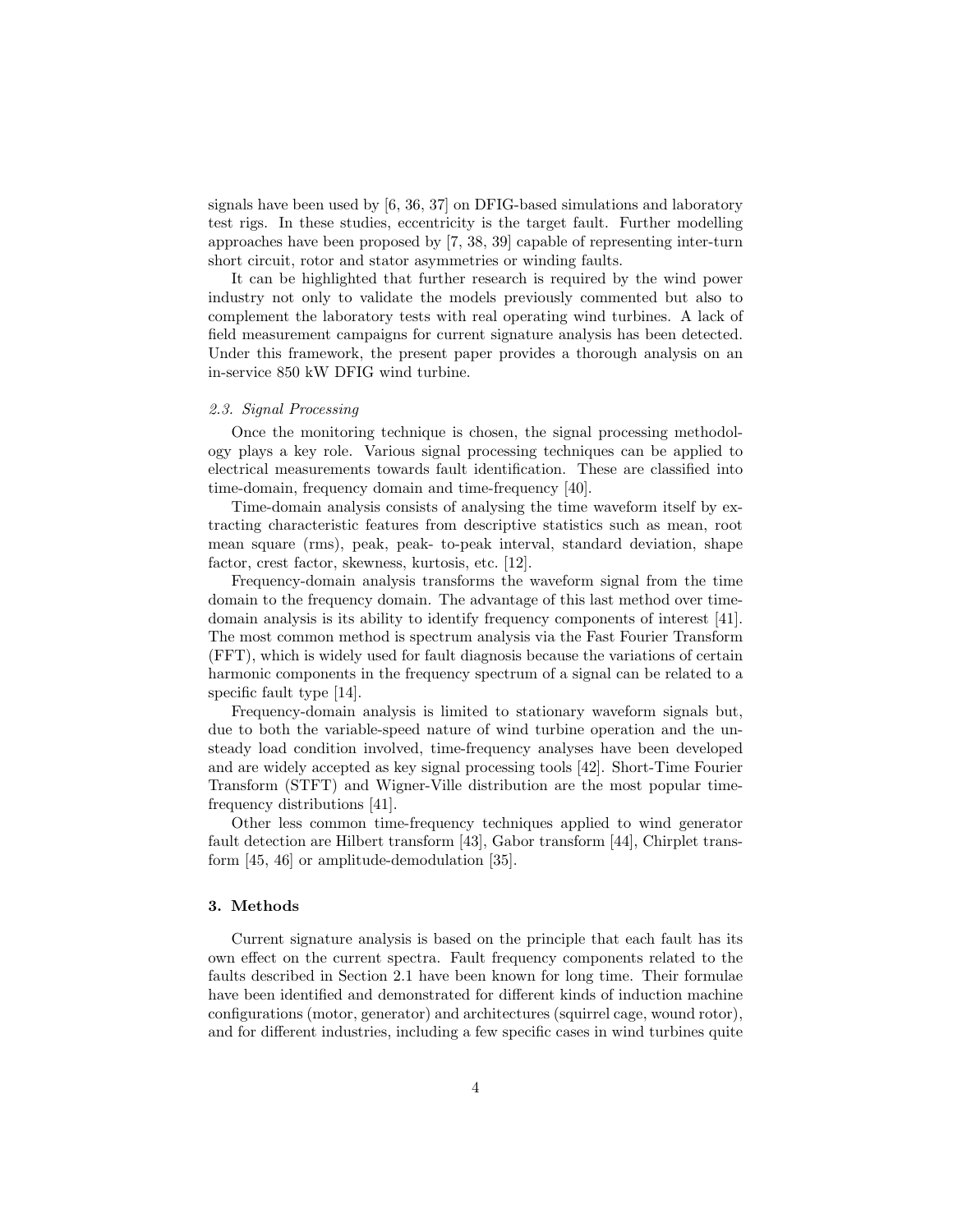recently, as described in Section 2.2. From the signal processing techniques presented in Section 2.3, FFT has been chosen for the case study presented in this paper (Section 4).

The above-mentioned formulae are presented below. They have been applied to the wind turbine under study in order to identify the different peaks found in the spectra for the test cases presented in Section 5.

Certain parameters (in terms of architecture and nominal values) of the induction machine must be identified in order to be able to apply the formulae presented in this section. These are the supply frequency (referred to as  $f_s$ ), the number of pole pairs  $(p)$ , the number of rotor slots  $(R)$  and the slip  $(s)$ . In this line, there are some frequency components inherent to the induction machine that usually modulate its current, together with other factors; these are the slip frequency  $(f_2)$ , the mechanical rotor speed in hertz  $(f_r)$ , and the rotor slot passing frequency  $(S_e)$ , defined as:

$$
f_2 = s f_s \tag{1}
$$

$$
f_r = f_s \frac{1-s}{p} \tag{2}
$$

$$
S_e = Rf_r \tag{3}
$$

# 3.1. Broken Rotor Bars,  $f_{brb}$

Broken rotor bars can be caused by heavy duty cycles, pulsating mechanical loads or imperfections during fabrication or machine's assembly [47]. These result in electric and magnetic asymmetry in the rotor of induction machines, producing frequency components in the stator current given by [48]:

$$
f_{brb} = f_s \pm 2sf_s \tag{4}
$$

Since a minimal degree of asymmetry will always be introduced during manufacturing, the mere presence of these frequency components might not imply a fault. Many authors have reported the amplitude level needed for the frequency components obtained with Eq. (4) to be able to diagnose broken rotor bars [18, 49], it must show less than 25 dB difference with the supply frequency amplitude. A severity factor is presented in [48] and [50].

As frequency components given by Eq. (4) overlap with other type of faults and fall too close to the supply frequency, other spectral components have been proposed in the literature, aimed at facilitating their identification. These are given by [10, 50]:

$$
f_{brb} = f_s \left[ \kappa \left( \frac{1-s}{p} \right) \pm s \right] \tag{5}
$$

Where k is the harmonic index  $(\kappa = 1, 2, 3, ...)$ . The authors in [11, 21] established the relation  $\kappa/p = 1, 5, 7, \dots$  because of the normal winding configurations.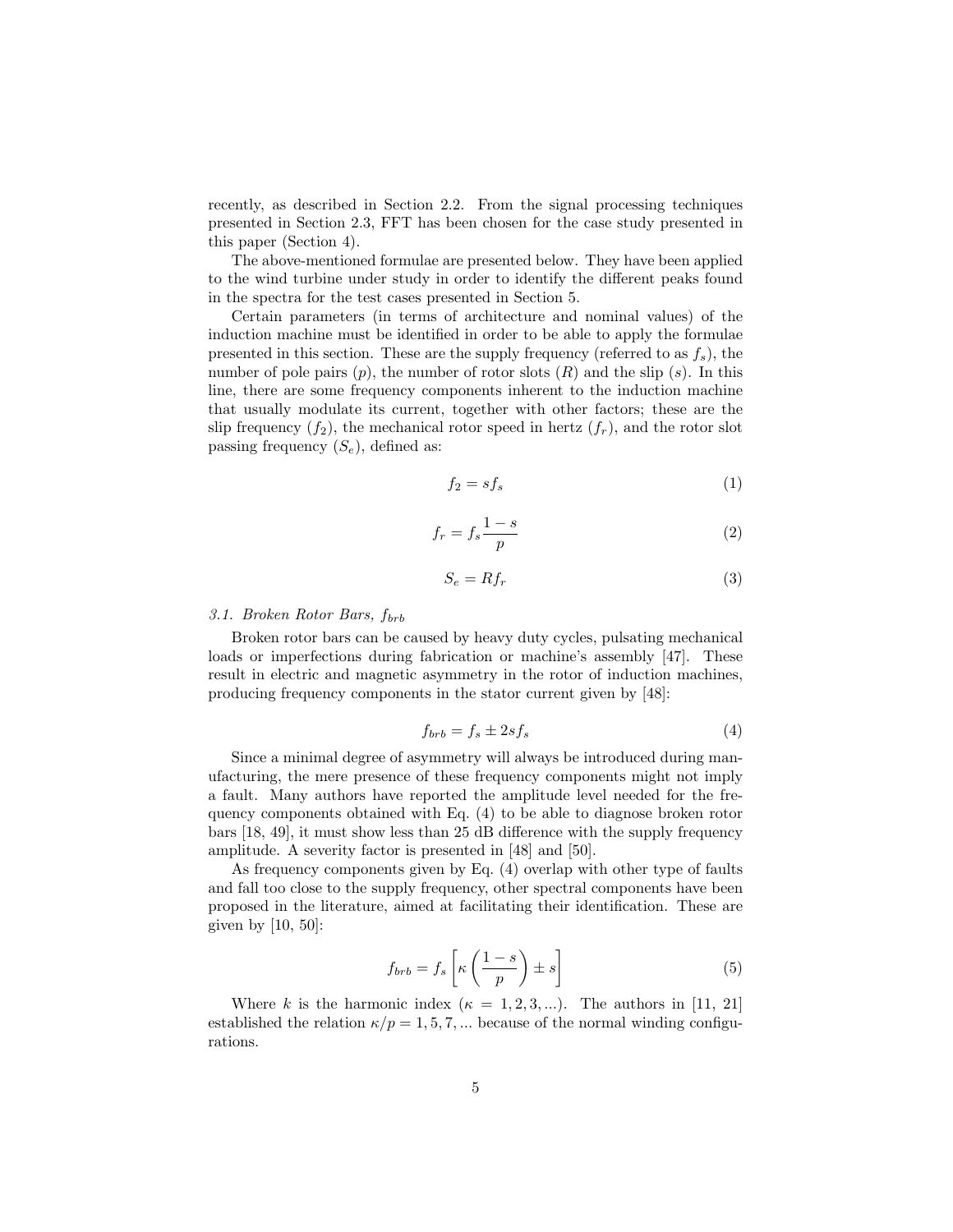# 3.2. Bearing Damage,  $f_{be}$

Bearings are a major contributor to generator component failures [4, 10], the main reason being its incorrect installation or that of the shafts they hold [50]. The fact that the rotor shaft is supported by bearings will cause a radial movement between rotor and stator when the bearings are defective. This mechanical displacement produces stator currents at frequencies given by [19]:

$$
f_{be} = |f_s \pm mf_{o,i}| \tag{6}
$$

Where  $f_{o,i}$  refers to bearing outer and inner race faults respectively. In order to calculate those frequency components, detailed information about the bearing type and dimension is required. As an alternative, the following simplifications have been proposed in the literature [21, 47]:

$$
f_o = 0.4N_b \frac{f_s(1-s)}{p} \tag{7}
$$

$$
f_i = 0.6N_b \frac{f_s(1-s)}{p} \tag{8}
$$

Such simplifications are valid for most bearings between eight and twelve balls, which falls within the established range for the wind turbine analysed in the present work.

# 3.3. Stator Winding,  $f_{st}$

Stator winding faults start as inter-turn short circuits [50, 51] as a result of the insulation's wear between the individual coils, which is in practice a stator phase winding's short circuit [52]. A negative magnetomotive force is thus initiated when the short-circuit current flows in the inter-turn short-circuit windings. This reduces the net magnetomotive force, changing the air-gap flux, which induces harmonic frequencies in the stator current given by Eq.  $(9)$ ,  $[50, 10]$ 51]:

$$
f_{st} = f_s \left[ \kappa \left( \frac{1-s}{p} \right) \pm n \right] \tag{9}
$$

Where  $k = 1, 2, 3, \dots$ , and  $n = 1, 3, 5, \dots$ 

# 3.4. Air Gap Eccentricity,  $f_{ecc}$

Eccentricity faults are classified into three groups: static, dynamic and mixed eccentricity [53]. In static eccentricity the rotating axis moves away from the stator axis but it matches with the rotor axis. It is mainly caused by miss circularity of the stator core, improper installation of the shaft (rotor position) or inaccurate manufacturing. Dynamic eccentricity takes place when the rotating axis does not coincide with rotor but it does with stator's axis, typically caused by wrong positioning of shaft or bearings and bearing wear. Mixed eccentricity is the co-existence of both types of eccentricities.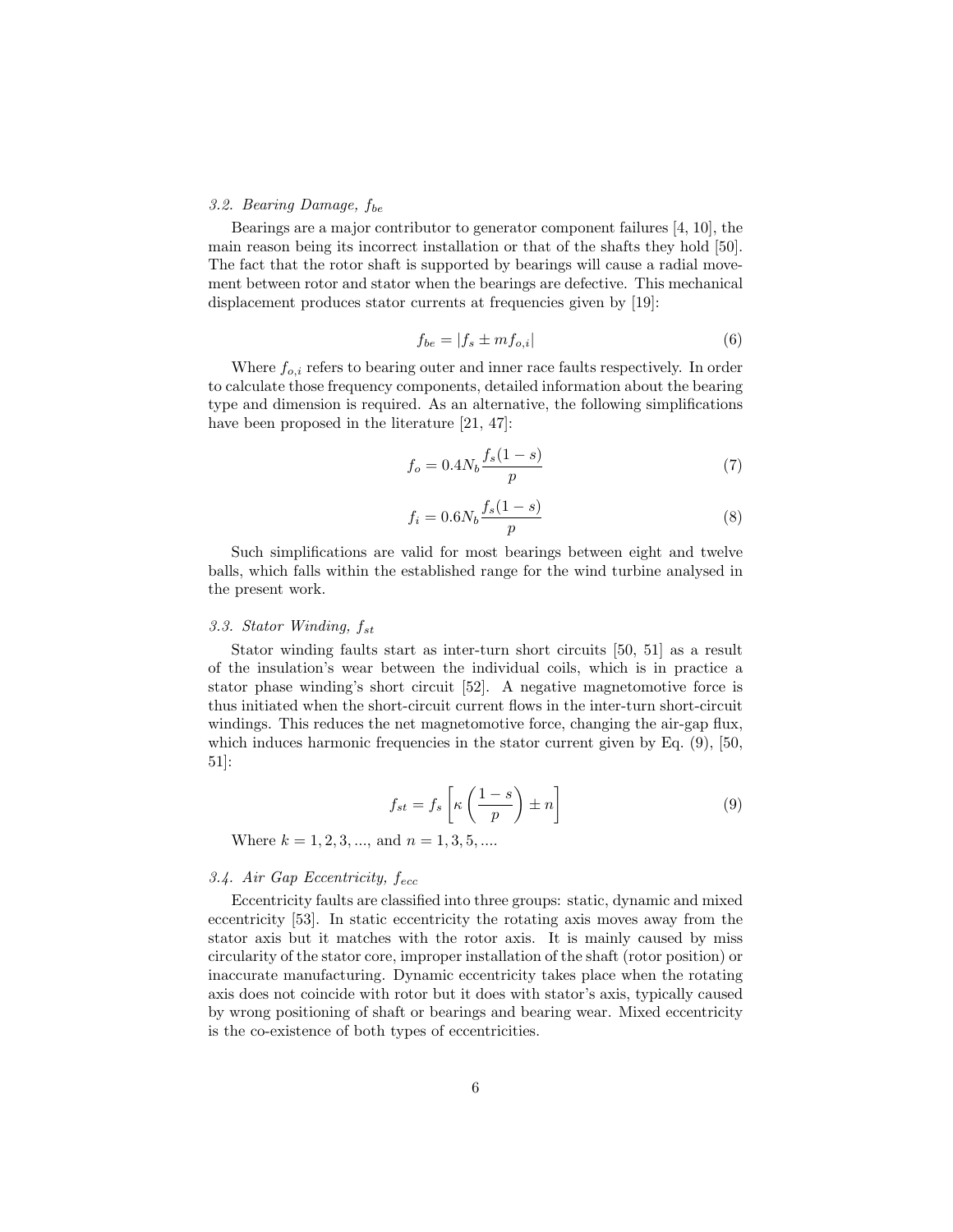Spectrum components affected by eccentricity fault have been divided in two main groups in: high and low frequency components (HF and LF respectively). HF components arise around the principal slot harmonic (PSH) and can be calculated as [11, 53].

$$
f_{ecc, HF} = f_s \left[ \pm \nu + (\kappa R \pm n_d) \frac{1 - s}{p} \right]
$$
 (10)

where  $\kappa$  is an integer  $(\kappa = 1, 2, 3, ...)$ ,  $n_d$  is the eccentricity order  $(n_d = 0)$ for static eccentricity and  $n_d = 1, 2, 3, ...$  for dynamic eccentricity), and  $\nu$  is the order of stator time harmonics ( $\nu = 1, 3, 5, 7, ...$ ). HF components are less influenced by load torque oscillations and load variations [53]. Another advantage is their ability to separate the spectral components of air-gap eccentricity from those of broken rotor bars. However, detailed information of the machine's assembly is required [11].

LF components arise around the supply frequency and are intensified when mixed eccentricity occurs. The main disadvantage is their coincidence with oscillating torque effects [53]. They are calculated as [11]:

$$
f_{ecc,LF} = f_s \pm \kappa f_s \frac{1-s}{p} \tag{11}
$$

# 3.5. Rotor Unbalance,  $f_{RU}$

The analytical expressions for the origins of stator harmonic content caused by rotor winding or brush gear unbalance asymmetries are discussed in [7, 8]. They differentiate between healthy and faulty related frequency components, which are given by Eqs. (12) and (13) respectively:

$$
f_{HRU} = f_s | 6\kappa (1 - s) \pm l| \tag{12}
$$

$$
f_{FRU} = f_s \left| \frac{\kappa}{p} (1 - s) \pm l \right| \tag{13}
$$

Where  $\kappa$  is an air-gap field space harmonic constant  $(\kappa = 1, 2, 3, ...)$ , and l is the supply time harmonic one  $(l = \pm 1)$ . In [6–8], the authors clarify that it might not be possible to identify all these frequency components since they can be influenced by machine configurations or in-service conditions.

#### 3.6. Summary

The most common faults and their main root causes have been introduced, these being specific component's wear and imperfections during manufacturing and assembly.

It can therefore be deduced that certain defects will give rise to other component faults. I.e. the change in the air-gap flux produced by a fault in the stator winding (given by equation (9)) will result in air gap eccentricity (given by equation  $(11)$ ).

Deriving from equation (9) with  $n = 1$ :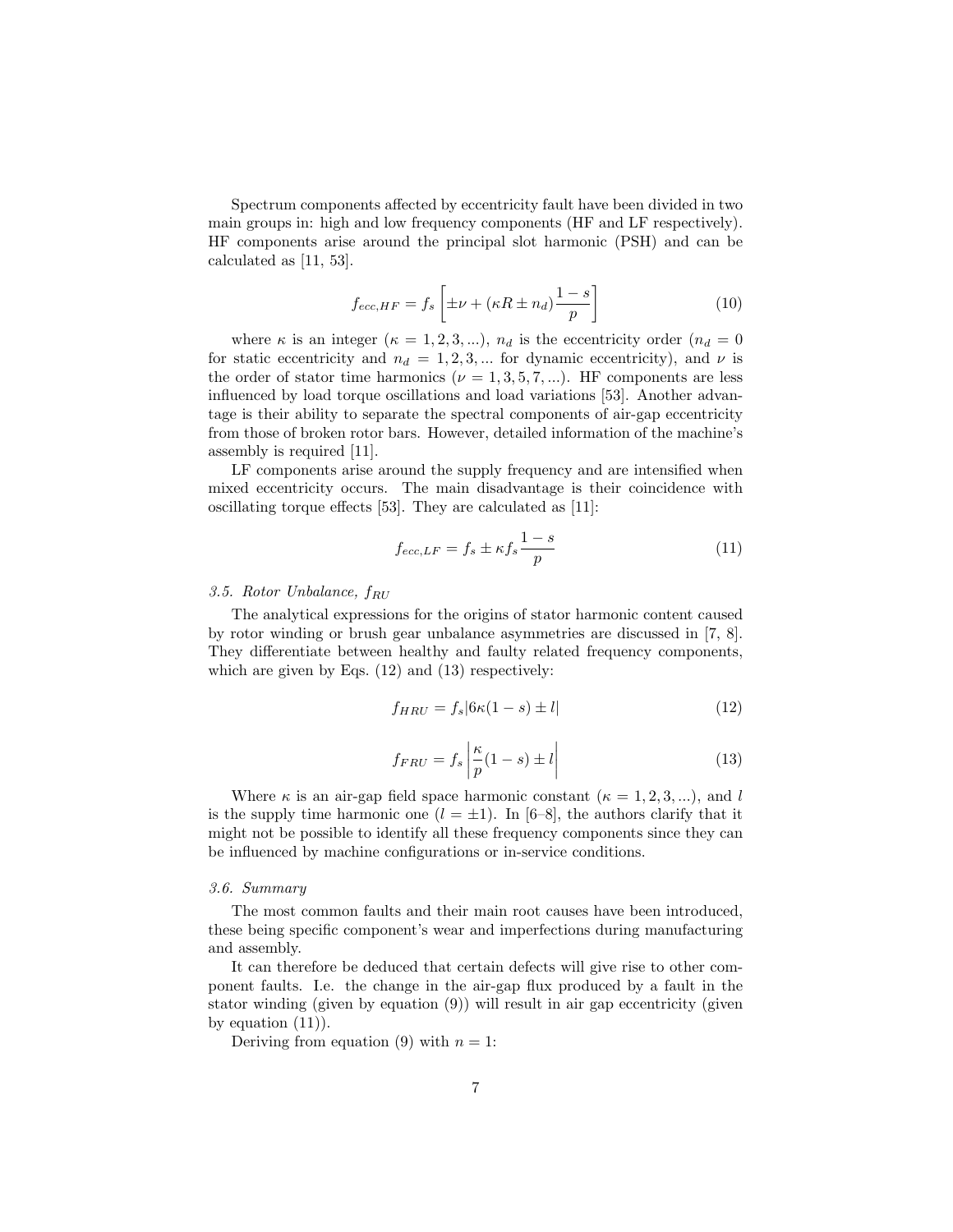$$
f_s\left[\kappa\left(\frac{1-s}{p}\right) \pm 1\right] = \kappa f_s \frac{1-s}{p} \pm f_s \tag{14}
$$

Which corresponds to the formulae given by equation (11).

Similarly, any asymmetry present in the stator winding impedances will cause a resultant backward rotating field that will affect the rotor currents [47]. I.e. any fault coming from the stator will affect the rotor, and viceversa. Deriving from (14) the same components are obtained than those given by equation (13) with  $l = 1$ :

$$
f_s \left| \frac{\kappa}{p} (1 - s) \pm l \right| = f_s \left| \frac{\kappa}{p} (1 - s) \pm 1 \right| = \kappa f_s \frac{1 - s}{p} \pm f_s \tag{15}
$$

The same occurs regarding frequency components introduced by rotor bars. It has been mentioned that a minimal degree of asymmetry will always be introduced during manufacturing or assembly, generating frequency components given by equations  $(4)$  and  $(5)$  which might not be faulty indicators by themselves. In fact two components from equation (5) overlap with two from (12) referring to a healthy state of the induction machine.

For the left component of (5) with  $\kappa/p = 5$ :

$$
f_s [5(1 - s) - s] = 5f_s - 6sf_s
$$
\n(16)

and the right one with  $\kappa/p = 7$ :

$$
f_s [7(1 - s) + s] = 7f_s - 6sf_s
$$
\n(17)

Considering the left and right components given by equation (12) with  $\kappa = 1$ :

$$
f_s|6(1-s) - 1| = 5f_s - 6sf_s
$$
\n(18)

$$
f_s|6(1-s) + 1| = 7f_s - 6sf_s
$$
\n(19)

## 4. Case study

The data used for the present analysis have been extracted from a database developed and maintained by the Spanish company Ingeteam. It consists of data collected during one year of wind turbine operation, from September 2015 to September 2016. Ingeteam specialises in power converters, generators, turbine controllers, Condition Monitoring Systems and SCADA Systems. They also provide O&M services and installation services. They have equipped 30 GW of wind power worldwide, 5 GW of which correspond to O&M activities (covering more than 3,500 wind turbines).

The gathered data comprises vibration, humidity, temperature, currents and voltages from various sensors located in different parts of the wind turbine. Several acquisitions were programmed with different sampling parameters (sampling rate, in Hertz, and sampling time, in seconds), with the aim of covering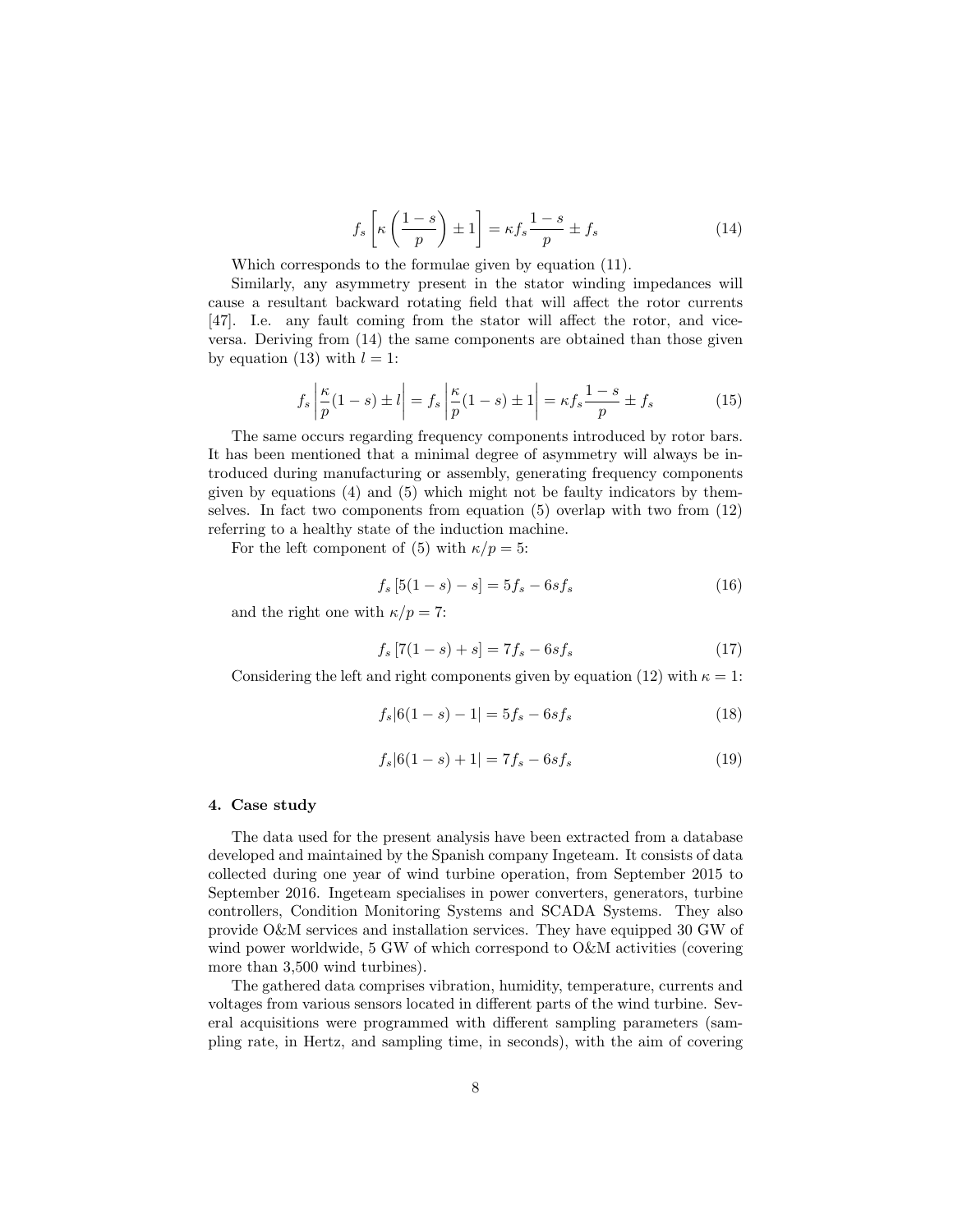a wide range of frequencies without compromising the data transfer by acquiring lengthy signals. Table 1 summarises the types of files available for each acquisition.

|               |             |                                              |             | <b>Sampling Parameters</b> |                   |             |             |              |
|---------------|-------------|----------------------------------------------|-------------|----------------------------|-------------------|-------------|-------------|--------------|
| Label         | Signal      | <b>Sensor Location</b>                       | 1.5kHz      | 750Hz                      | $1.5\mathrm{kHz}$ | 24kHz       | 48kHz       | 1kHz         |
|               |             |                                              | 11.9s       | 21.8s                      | 5.4s              | 0.3s        | 0.1s        | 0.1s         |
| <b>ELOAR</b>  | vibration   | gearbox planetary stage radial               | $\mathbf x$ | X                          | X                 | $\mathbf x$ | $\mathbf x$ |              |
| <b>EPAX</b>   | vibration   | main shaft axial                             | $\mathbf x$ | X                          | X                 | X           | X           |              |
| <b>EPR</b>    | vibration   | main shaft radial                            | X           | X                          | X                 | X           | X           |              |
| <b>ERAR</b>   | vibration   | gearbox high speed shaft drive end radial    | $\mathbf x$ | X                          | $\mathbf x$       | $\mathbf x$ | X           |              |
| <b>ERAX</b>   | vibration   | gearbox high speed shaft non drive end axial | $\mathbf x$ | X                          | X                 | X           | X           |              |
| GAR           | vibration   | generator drive end radial                   | $\mathbf x$ | X                          | X                 | X           | X           |              |
| GAX           | vibration   | generator drive end axial                    | $\mathbf x$ | X                          | $\mathbf x$       | $\mathbf x$ | $\mathbf x$ |              |
| <b>GOAR</b>   | vibration   | generator non drive end radial               | X           | X                          | X                 | X           | X           |              |
| TestR         | current.    | stator current phase a                       |             |                            | X                 | X           | X           |              |
| <b>IestS</b>  | current     | stator current phase b                       |             |                            | X                 | X           | X           |              |
| TestT         | current     | stator current phase c                       |             |                            | X                 | X           | X           |              |
| <b>IinvR</b>  | current     | rotor-side converter current phase a         |             |                            | X                 | $\mathbf x$ | $\mathbf x$ |              |
| <b>IinvS</b>  | current     | rotor-side converter current phase b         |             |                            | X                 | X           | X           |              |
| <b>IinvT</b>  | current     | rotor-side converter current phase c         |             |                            | $\mathbf x$       | X           | X           |              |
| <b>IrecR</b>  | current     | grid-side converter current phase a          |             |                            | X                 | X           | X           |              |
| <b>IrecS</b>  | current.    | grid-side converter current phase b          |             |                            | X                 | X           | X           |              |
| TrecT         | current     | grid-side converter current phase c          |             |                            | X                 | X           | X           |              |
| <b>VBus</b>   | voltage     | voltage DC bus                               |             |                            | $\mathbf{x}$      | $\mathbf x$ | $\mathbf x$ |              |
| VGenS         | voltage     | voltage stator phase b                       |             |                            | X                 | X           | X           |              |
| VGenT         | voltage     | voltage stator phase c                       |             |                            | X                 | X           | X           |              |
| <b>TBars</b>  | temperature | cabinet converter bars                       |             |                            |                   |             |             | $\mathbf{x}$ |
| TCCU          | temperature | cabinet CCU converter                        |             |                            |                   |             |             | X            |
| <b>TIGBTs</b> | temperature | cabinet IGBTs converter                      |             |                            |                   |             |             | X            |
| HumConv       | humidity    | cabinet converter                            |             |                            |                   |             |             | X            |
| HumIGBTs      | humidity    | cabinet IGBTs converter                      |             |                            |                   |             |             | $\mathbf x$  |

Table 1: Summary of the signals acquired from the wind turbine under study.

The triggers set to start an acquisition are described as follows:

- (1) Rise in load over 75%, i.e. when the rms current exceeds 630 A in the three phases of the stator.
- (2) Rise in load over 60%, i.e. when the rms current exceeds 500 A in the three phases of the stator.
- (3) Connected, i.e. when the rms current for one of the phases reaches 300 A (this is 45% of the generator load, approximately).
- (4) Periodically, i.e. every 15 hours of no-acquisition (where none of the conditions previously described are met).

When any of the conditions from 1 to 3 are met for more than one hour, a new acquisition is triggered.

The aim of the present study is to analyse the doubly fed induction generator through stator current signature analysis via Fast Fourier Transform, i.e. spectrum peak search according to the formulae presented in Section 3. Rotorside and grid-side converter currents, as well as voltages, have been considered for the study, and their parameters extracted for calculations. Figure 1 shows the diagram for the doubly fed induction generator, indicating the location of current sensors.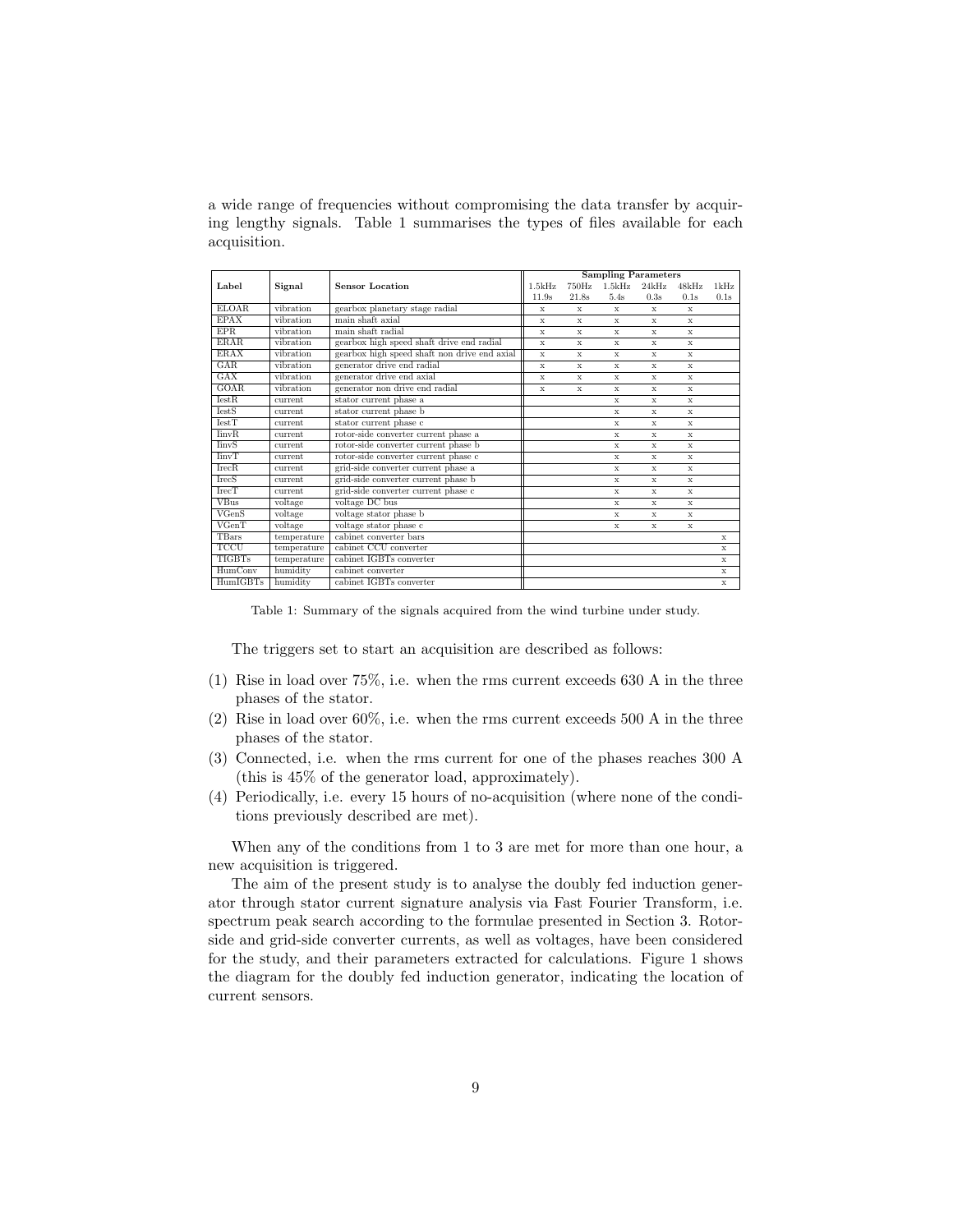

Figure 1: DFIG diagram with current sensors.

# 5. Results

The reported wind turbine is an 850 kW nominal power, 2 pole pair DFIG, Vstator 690 Vac, Vrotor 690 Vac. Three test cases have been selected to illustrate the analysis carried out, corresponding to the following wind turbine operating conditions:

- Test case 1. High load and super-synchronous speed.
- Test case 2. Low load and sub-synchronous speed.
- Test case 3. Lower load and lower sub-synchronous speed.

These test cases cover not only different states of load and rotational speed but also a wide slip range, from -9% to 18%.

The plots presented have been processed from the current signals with 1.5 kHz and 5.4 s sampling parameters (see Table 1). The three test cases meet steadystate conditions in order to be able to undertake FFT analysis accurately. For the purpose of the study, a difference lower than 10% in the current's amplitude is considered as constant amplitude, i.e. steady-state condition.

All possible faulty frequencies presented in Section 3 have been calculated for each test case in order to identify which peaks might correspond to which fault (or faults) in the spectrum. It has been possible to identify all peaks of the three test cases as presented below.

# 5.1. Test case 1. High load  $\mathcal C$  super-synchronous speed

The raw data for stator and rotor currents are shown in Figure 2, with a two-second zoom for a better appreciation of the waveform.

The signal reference number indicates the date and time the signal was registered, i.e. 20/01/2016 at 09:03:05. It can be appreciated from the waveforms that steady-state conditions are met. Calculations show less than 5% difference in the total current amplitude during the whole acquisition. Table 2 presents the main parameters extracted from the current waveforms.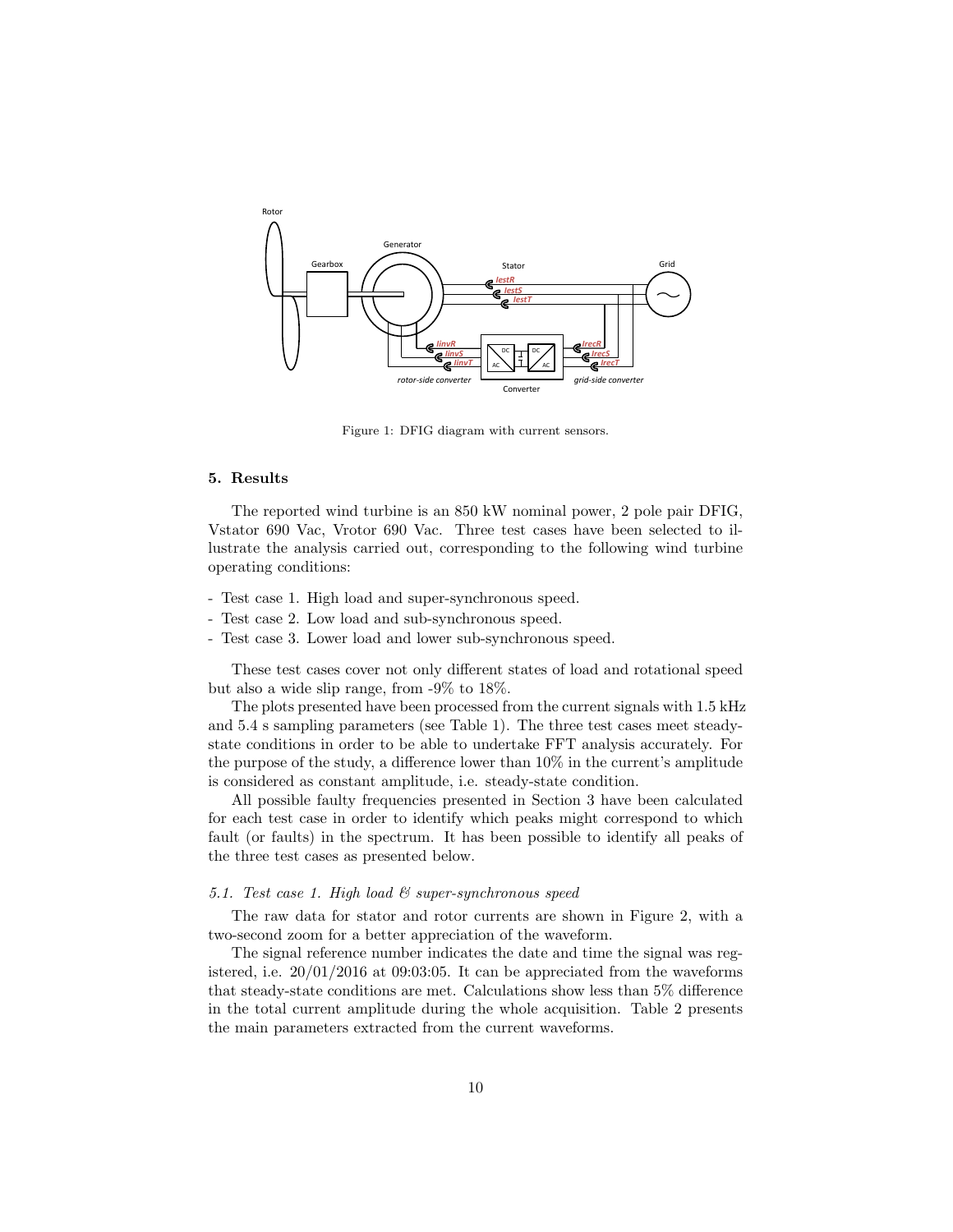

Figure 2: Stator and rotor currents for high load and super-synchronous speed (2 s zoom).

|         | rms stator [A]   rms rotor [A]   f stator [Hz]   f rotor [Hz] |        |       |      | slip      |
|---------|---------------------------------------------------------------|--------|-------|------|-----------|
| Phase a | 700.57                                                        | 284.07 |       |      |           |
| Phase b | 705.93                                                        | 280.02 | 49.98 | 4.58 | $-0.0915$ |
| Phase c | 692.47                                                        | 283.53 |       |      |           |

Table 2: Stator and rotor current parameters for signal 20012016-090305.

A difference of less than 2% in the rms amplitudes can be observed from one phase to the next in the stator and 1.5% in the rotor. Note that the highest rms amplitude is registered in phase b for the stator whereas for the rotor, the highest one corresponds to phase a. Despite these differences, the main frequencies are identical for the three phases both in stator and rotor.

The generator slip can be calculated dividing the supply frequency (main frequency of the stator) by the main frequency of the rotor, obtaining 0.0915 for this particular case. The negative sign is the convention for super-synchronous speed.

Then, FFT is applied to the stator current, and peak search and identification are carried out, as shown in Figure 3.

The supply frequency (50 Hz) and its harmonics (both odd and even) are clearly seen in the spectrum. The odd harmonics present higher amplitudes than the even ones, which indicates a certain level of supply unbalance [6]. When a phase-to-phase comparison is conducted, a difference is found for harmonic 150 Hz, where the amplitude in phases a and c is around 10 dB smaller than in phase b, suggesting that the presence of an asymmetry impacts differently on each phase.

Another peak naturally present in the spectrum is that corresponding to the sum of the main frequency of the stator and the main frequency of the rotor: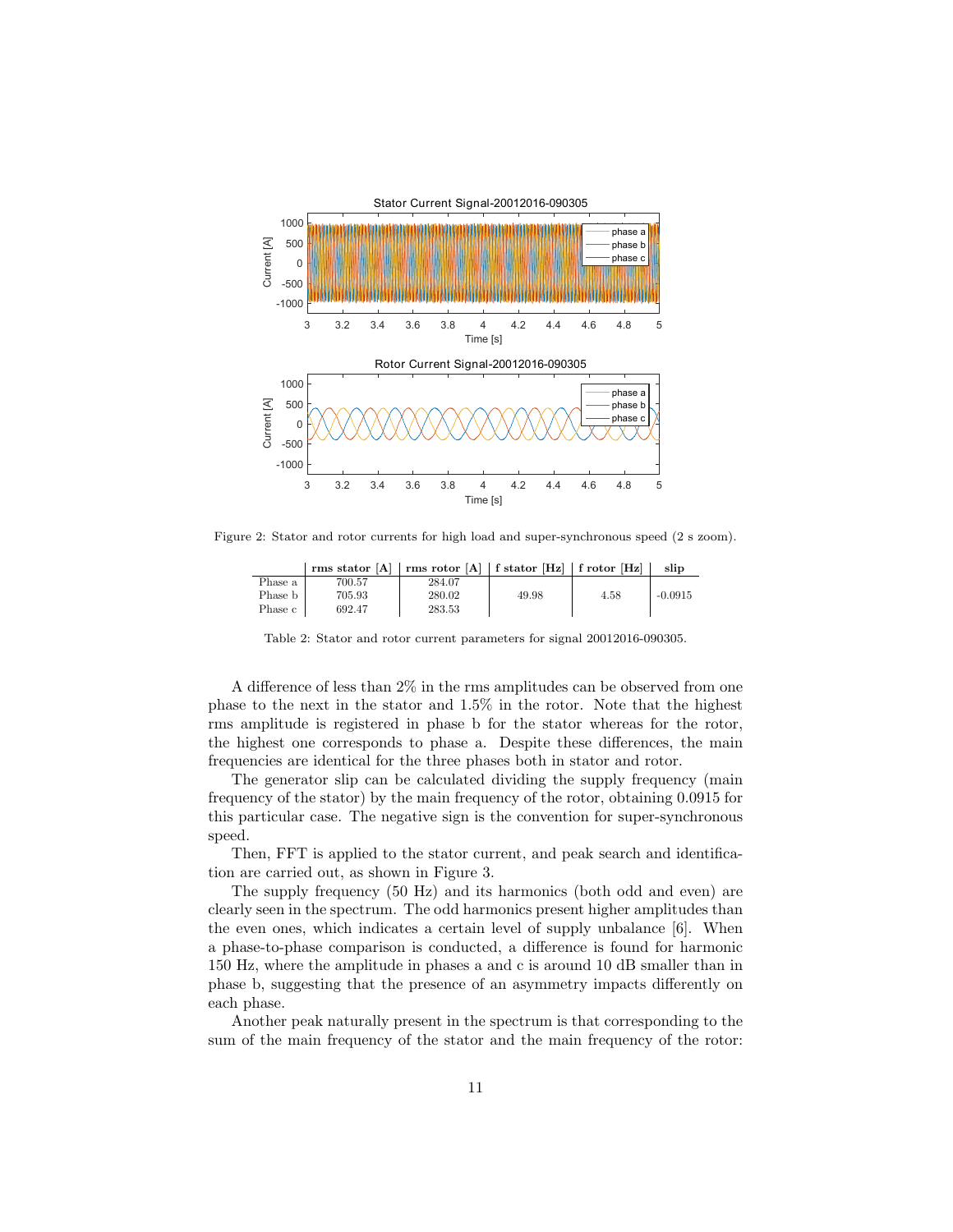

Figure 3: Frequency spectrum of stator current for signal 20012016-090305.

54.56 Hz (oscillating torque effect [5]). For this test case, an amplitude of around 7 dB is obtained.

In order to find out to which faults the rest of the peaks belong to, all potential fault frequencies have been calculated and summarised in Table 3, as per the formulae described in Section 3.

| Fault                   |         | Frequencies (Hz) |         |         |
|-------------------------|---------|------------------|---------|---------|
| $f_{brb}$ (eq (4))      | 40.83   |                  |         |         |
|                         | 59.13   |                  |         |         |
| $f_{brb}$ (eq. (5))     | 49.98   | 269.19           | 377.30  |         |
|                         | 59.13   | 277.34           | 386.45  |         |
| $f_{be,o}$ (eq (7))     | 37.31   | 124.59           | 211.88  |         |
|                         | 137.27  | 224.55           | 311.84  |         |
| $f_{be,i}$ (eq (8))     | 80.95   | 211.88           | 342.80  |         |
|                         | 180.91  | 311.84           | 442.76  |         |
| $f_{st}$ (eq (9))       | 22.70   | 4.57             | 31.85   |         |
|                         | 77.26   | 104.53           | 131.81  |         |
| $f_{ecc, HF}$ (eq (10)) | 1932.06 | 2032.02          | 2131.98 |         |
|                         | 1986.62 | 2086.58          | 2186.54 |         |
| $f_{ecc,LF}$ (eq (11))  | 22.70   | 4.57             | 31.85   |         |
|                         | 77.26   | 104.53           | 131.81  |         |
| $f_{HRU}$ (eq (12))     | 277.34  | 604.66           | 931.98  | 1259.30 |
|                         | 377.30  | 704.62           | 1031.94 | 1359.26 |
| $f_{FRIJ}$ (eq (13))    | 22.07   | 4.57             | 31.85   | 59.13   |
|                         | 77.26   | 104.53           | 131.81  | 159.09  |

Table 3: Calculated fault frequencies for Signal 20012016-090305.

As explained in Section 3.6, fault frequency components corresponding to stator winding faults  $(f_{st})$ , low frequency air gap eccentricity  $(f_{ecc,LF})$  and faulty rotor unbalance  $(f_{FRU})$  overlap. It can be observed that these mentioned peaks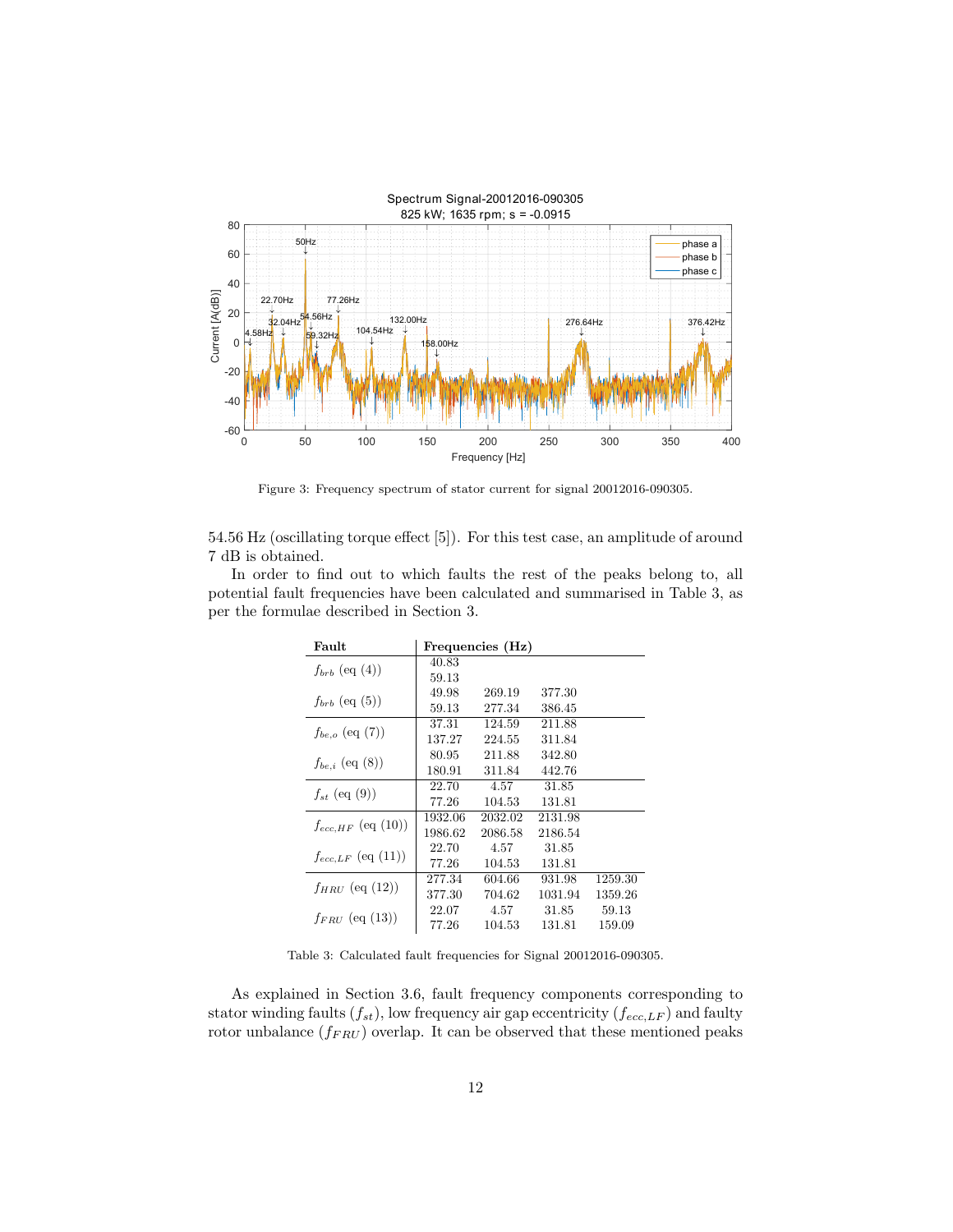do appear in the spectrum, as well as those corresponding to  $f_{HRU}$  components.

Analysing the amplitudes of the peaks related to faulty components, it is possible to observe higher amplitudes for the odd sub-harmonics than for the even ones, sub-harmonic  $\kappa = 1$  (both left and right side-bands  $l = -1$  and  $l = 1$ ) being the highest of them all. It can also be appreciated that all frequencies are present in the three phases with the same amplitude per phase except for sub-harmonic  $\kappa = 4$  and  $l = -1$ , where the amplitude is higher in phases b and c than in phase a.

For the healthy related components  $(f_{HRU})$ , only the first pair of harmonics  $(\kappa = 1$  with  $l = -1$  and  $l = 1$ ) can be seen, since the rest fall at frequencies higher than half of the signal's sampling frequency (hence not detectable), with an amplitude around 0 dB. For this first pair of harmonics, several peaks close to one another suggesting a crest form are obtained due to the presence of peaks corresponding to  $f_{FRU}$  of higher order sub-harmonics ( $\kappa = 12, 14$  and  $\kappa = 16, 18$ ) around  $f_{HRU}$ . Similar results were reported in [6].

## 5.2. Test case 2. Low load  $\mathcal C$  sub-synchronous speed

Test case 2 files were registered on  $24/11/2015$  at 12:57:54. Its stator and rotor currents are shown in Figure 4 again with a two-second zoom. Steady-state conditions are met with less than 5% difference in the total current amplitude for the whole waveform. Table 4 shows their main parameters.



Figure 4: Stator and rotor currents at low load and sub-synchronous speed (2s zoom).

For this state, the difference in the rms amplitude is less than 1.7% for the stator and 1% for the rotor, where the highest values are found in phase a for both stator and rotor, although the amplitude values in a and c phases are nearly the same for the rotor. The main frequencies obtained are again identical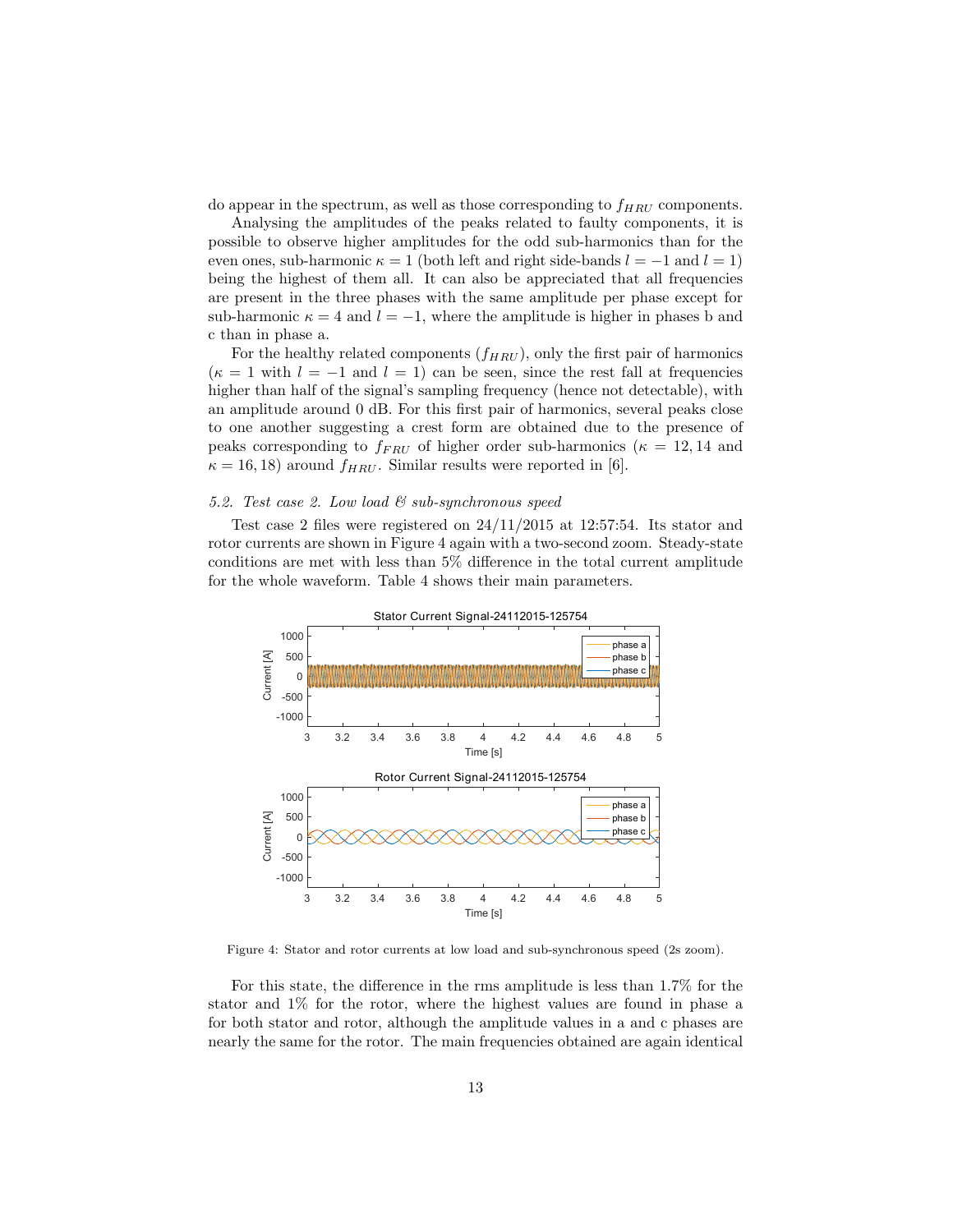|         | rms stator $[A]$   rms rotor $[A]$   f stator $[Hz]$   f rotor $[Hz]$ |        |       |      | slip   |
|---------|-----------------------------------------------------------------------|--------|-------|------|--------|
| Phase a | 198.41                                                                | 122.69 |       |      |        |
| Phase b | 195.01                                                                | 121.70 | 49.99 | 4.21 | 0.0842 |
| Phase c | 197.43                                                                | 122.64 |       |      |        |

Table 4: Stator and rotor current parameters for signal 24112015-125754.

for the three phases, in both stator and rotor, giving a slip of 0.0842 (note the positive sign indicating sub-synchronous speed).

Stator current spectrum is then calculated (Figure 5), and peak search and identification is carried out.



Figure 5: Frequency spectrum of stator current for signal 24112015-125754.

A decrease in the supply frequency amplitude was expected, considering the decrease in active power delivery from 825 kW to 235 kW. However, the effect on its harmonics is different. In this test case, even harmonics show higher values than in test case 1, whereas odd harmonics are smaller. Despite this, odd harmonics present higher amplitudes than the even ones in this test case, as in test case 1. A phase-to-phase comparison shows disparity in the amplitudes for harmonics 150 Hz and 300 Hz, being higher in phases b and c than in phase a. The same occurs for harmonic 200 Hz where the disparity observed is ever larger.

Another observation is that the total sum of the main frequencies os the stator and rotor is now a subtraction (due to the sub-synchronous speed), falling now to the left of the supply frequency: 45.78 Hz. Its amplitude level is similar to the previous one (around 7 dB).

All potential fault frequencies have been calculated for signal 24112015- 125754, and summarized in Table 5.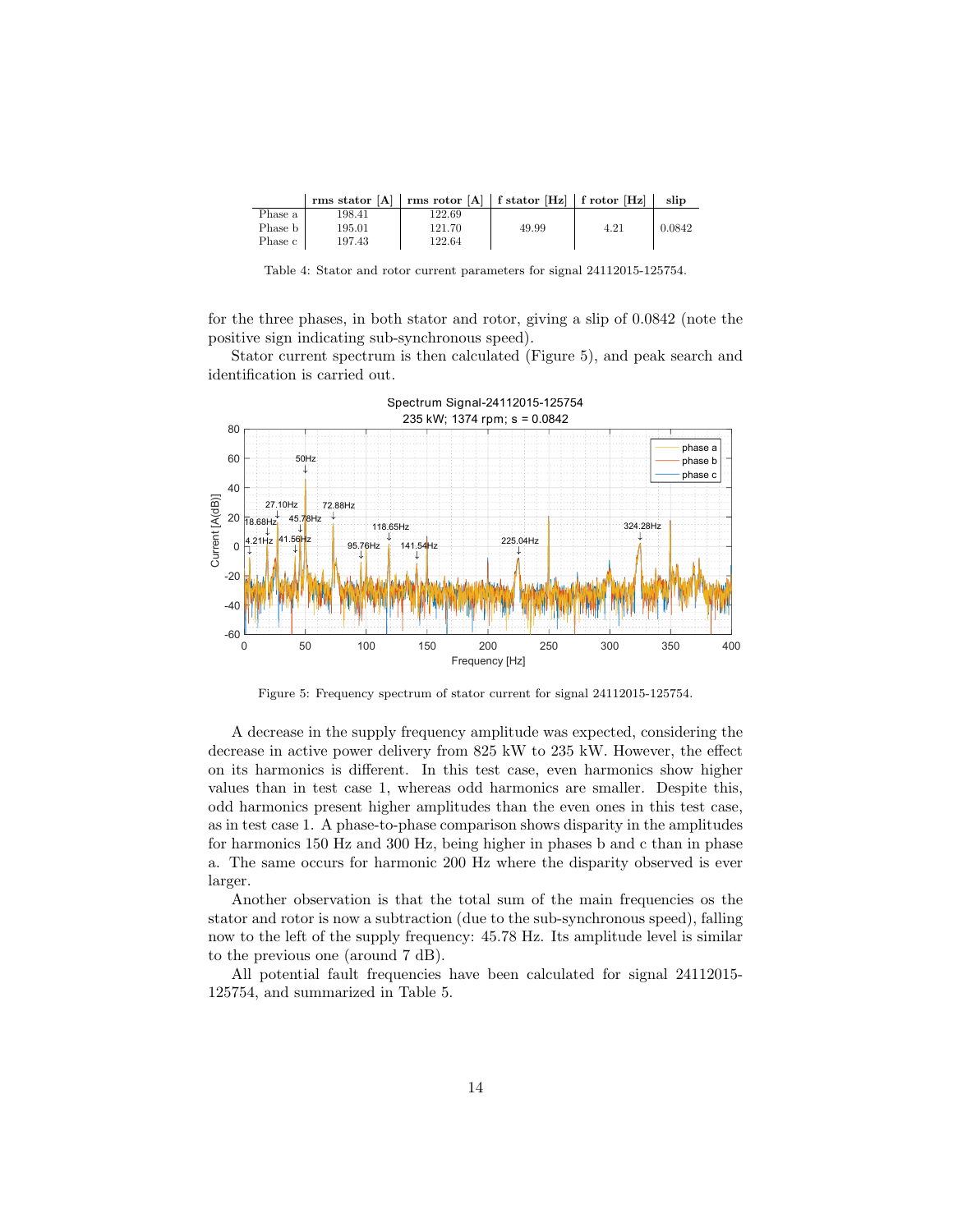| Fault                   |         | Frequencies (Hz) |         |         |
|-------------------------|---------|------------------|---------|---------|
| $f_{brb}$ (eq (4))      | 41.57   |                  |         |         |
|                         | 58.41   |                  |         |         |
| $f_{brb}$ (eq (5))      | 49.99   | 233.11           | 324.68  |         |
|                         | 58.41   | 224.70           | 316.26  |         |
|                         | 23.26   | 96.51            | 169.76  |         |
| $f_{be,o}$ (eq (7))     | 123.24  | 196.49           | 269.74  |         |
|                         | 59.89   | 169.76           | 279.63  |         |
| $f_{be,i}$ (eq (8))     | 159.86  | 269.74           | 379.61  |         |
|                         | 27.10   | 4.21             | 18.68   |         |
| $f_{st}$ (eq (9))       | 72.88   | 95.77            | 118.66  |         |
| $f_{ecc, HF}$ (eq (10)) | 1606.54 | 1706.52          | 1806.50 |         |
|                         | 1698.1  | 1798.08          | 1898.06 |         |
|                         | 27.10   | 4.21             | 18.68   |         |
| $f_{ecc,LF}$ (eq (11))  | 72.88   | 95.77            | 118.66  |         |
|                         | 224.70  | 499.38           | 774.07  | 1048.75 |
| $f_{HRU}$ (eq (12))     | 324.68  | 599.36           | 874.04  | 1148.73 |
|                         | 27.10   | 4.21             | 18.68   | 41.57   |
| $f_{FRU}$ (eq (13))     | 72.88   | 95.77            | 118.66  | 141.55  |

Table 5: Calculated fault frequencies for Signal 24112015-125754.

Once again, fault frequencies related to  $f_{st}$ ,  $f_{ecc,LF}$  and  $f_{FRU}$ , and  $f_{HRU}$ components can be identified. Considering the fault-related components, conclusions similar to test case 1 can be extracted: higher amplitudes are observed for the odd sub-harmonics than for the even ones. The amplitude levels of each sub-harmonic are similar when compared individually to those in test 1. For this test case, however, the difference in the amplitude per phase for peak  $\kappa = 4$ and  $l = -1$  is not noticeable, unlike the previous case.

For  $f_{HRU}$  first pair of harmonics, a crest form is obtained as before, although it appears narrower. In this case, the left and right sub-harmonics do not present the same amplitude, the left-side one being smaller.

## 5.3. Test case 3. Lower load  $\mathcal C$  sub-synchronous speed

Test case 3 is similar to test case 2 (being low load and sub-synchronous speed). However the slip for this state differs significantly, rising to 18%. The raw current data for stator and rotor are shown in Figure 6, measured on  $22/05/2016$  at 03:27:01. The limits for the axes are kept constant for comparison purposes (i.e. same two-second zoom). It can be appreciated once again that steady-state conditions are met, giving around 8% the total current amplitude difference during the acquisition.

|         | rms stator [A]   rms rotor [A]   f stator [Hz]   f rotor [Hz] |        |       |      | slip   |
|---------|---------------------------------------------------------------|--------|-------|------|--------|
| Phase a | 159.63                                                        | 114.91 |       |      |        |
| Phase b | 157.73                                                        | 114.23 | 49.98 | 8.97 | 0.1794 |
| Phase c | 159.00                                                        | 114.73 |       |      |        |

Table 6: Stator and rotor current parameters for signal 22052016-032701.

Table 6 presents the main parameters extracted from the waveforms. The differences found in the stator and rotor current rms amplitudes are less than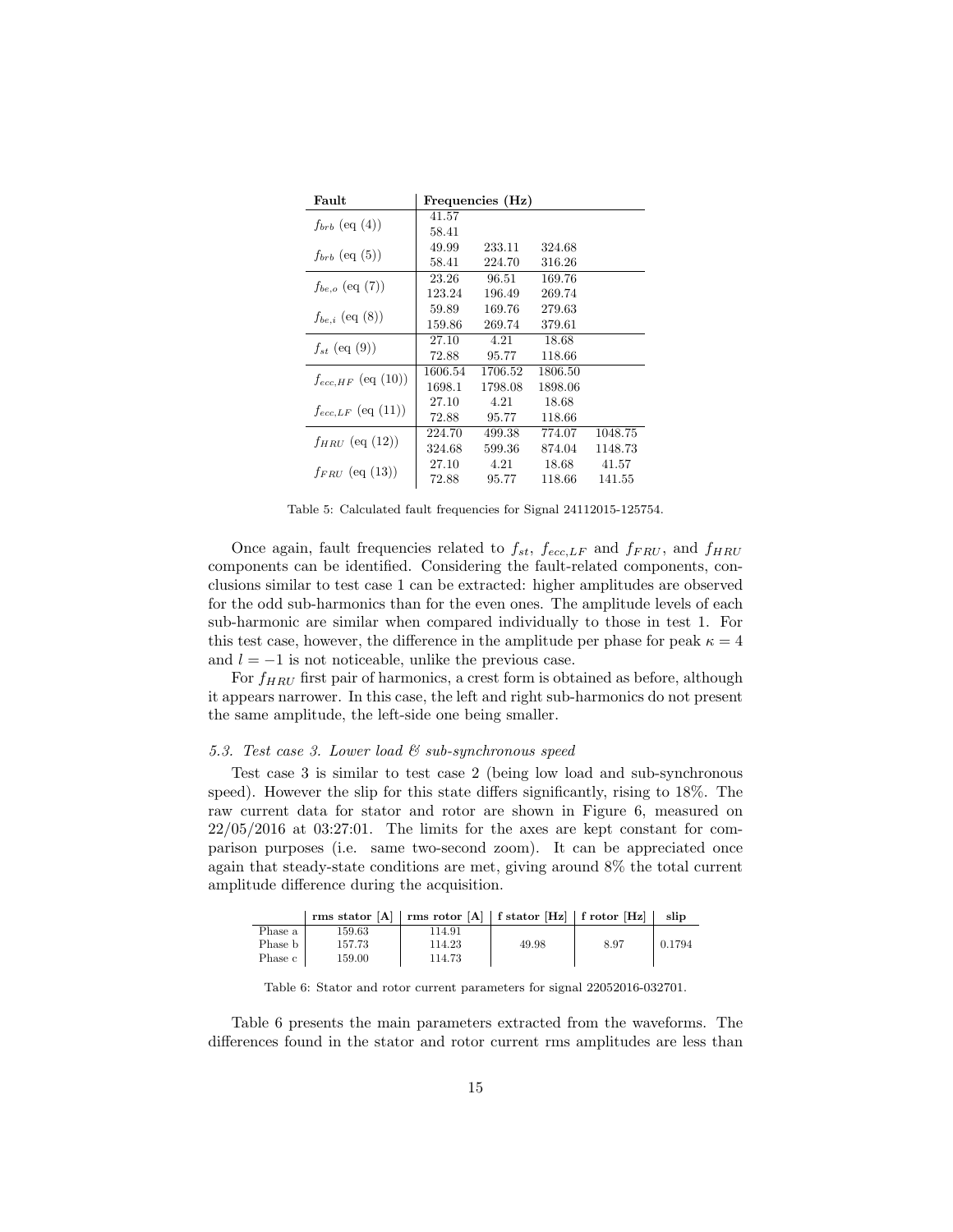

Figure 6: Stator and rotor currents at lower load and lower sub-synchronous speed (2s zoom).

1.2% for the stator and practically negligible for the rotor. The highest amplitude of the rms stator current is found for phase a. The slip calculated for this state is 0.1794, the highest among all cases presented.

FFT is then applied to the stator current (Figure 7), and peak search and identification performed.



Figure 7: Frequency spectrum of stator current for signal 22052016-032701.

The amplitudes found for the supply frequency and the odd and even harmonics are similar to those found in test case 2, which is again as expected,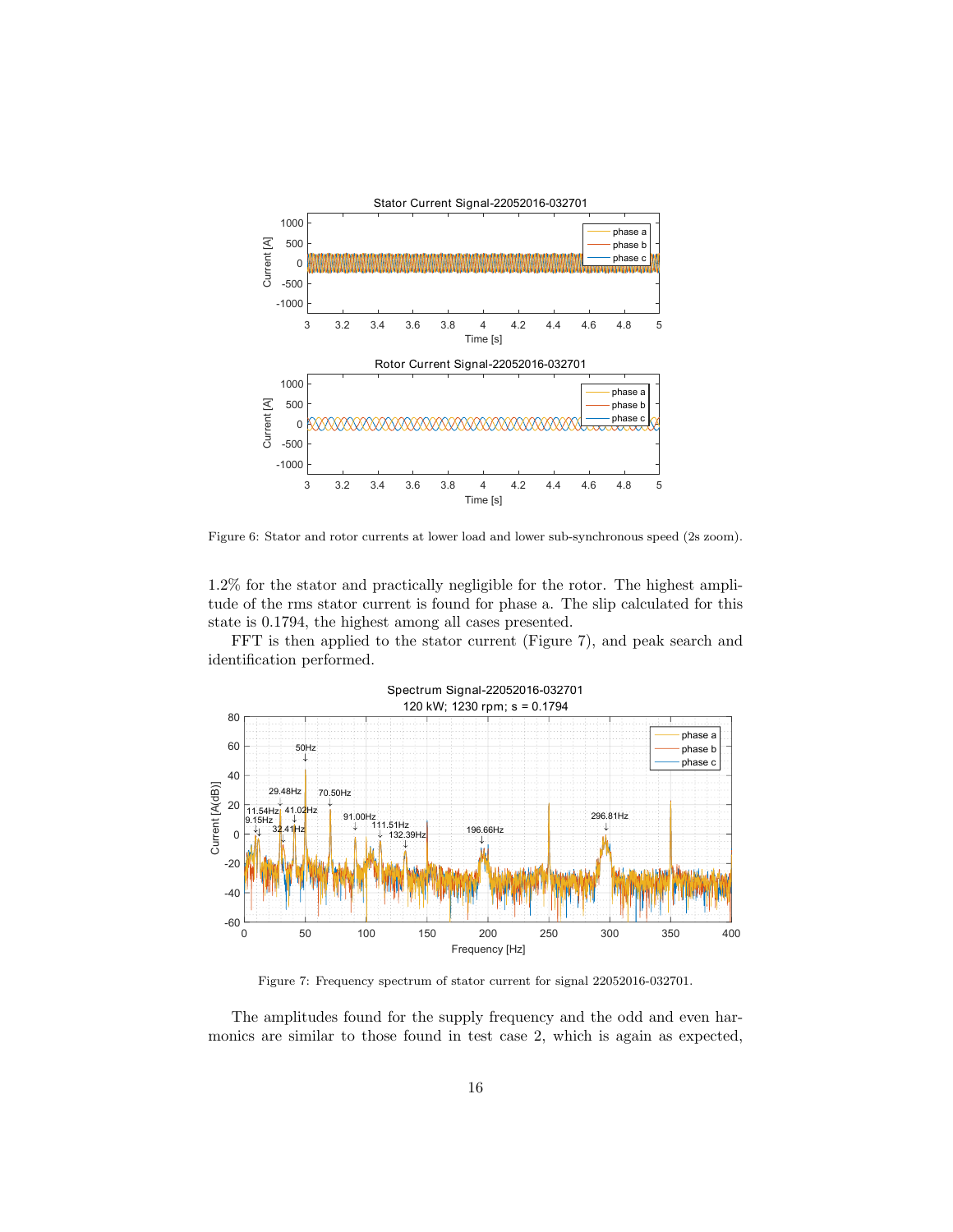considering the loads are alike. Once again, the odd harmonics present higher amplitudes than the even ones, which is consistent throughout the three test cases.

Regarding the total sum of the main frequencies of the stator and rotor, which is 41.02 Hz, the same amplitude is obtained (around 7 dB), again falling to the left of the supply frequency (sub-synchronous speed).

All potential fault frequencies have been calculated for signal 22052016- 032701, and summarized in Table 7.

| Fault                   |         | Frequencies (Hz) |         |         |
|-------------------------|---------|------------------|---------|---------|
|                         | 32.05   |                  |         |         |
| $f_{brb}$ (eq (4))      | 67.91   |                  |         |         |
|                         | 32.05   | 196.10           | 278.13  |         |
| $f_{brb}$ (eq. (5))     | 49.98   | 214.03           | 296.06  |         |
|                         | 15.64   | 81.26            | 146.89  |         |
| $f_{be,o}$ (eq (7))     | 115.60  | 181.22           | 246.85  |         |
|                         | 48.45   | 146.89           | 245.32  |         |
| $f_{be,i}$ (eq (8))     | 148.41  | 246.85           | 345.28  |         |
|                         | 29.47   | 8.97             | 11.54   |         |
| $f_{st}$ (eq. (9))      | 70.49   | 90.99            | 111.50  |         |
| $f_{ecc, HF}$ (eq (10)) | 1444.44 | 1544.40          | 1644.36 |         |
|                         | 1526.47 | 1626.43          | 1726.39 |         |
| $f_{ecc,LF}$ (eq (11))  | 29.47   | 8.97             | 11.54   |         |
|                         | 70.49   | 90.99            | 111.50  |         |
| $f_{HRU}$ (eq (12))     | 196.10  | 442.18           | 688.27  | 934.35  |
|                         | 296.06  | 542.14           | 788.26  | 1034.31 |
|                         | 29.47   | 8.97             | 11.54   | 32.05   |
| $f_{FRU}$ (eq (13))     | 70.49   | 90.99            | 111.50  | 132.01  |

Table 7: Calculated fault frequencies for Signal 22052016-032701.

The peaks found in the spectrum match again with the  $f_{st}$ ,  $f_{ecc,LF}$  and  $f_{FRU}$ , and  $f_{HRU}$  formulae, the same as for test cases 2 and 3. Table 7 shows the calculations. Note that in this test case, the peaks falling to the left of the supply frequency are shifted to the right and those falling to the right of the supply frequency move to the left when compared with test case 2. This is due to the increase in the slip's value. With regards to the fault-related components, it can be observed from Figure 7 that for  $\kappa = 1$  and  $\kappa = 4$ , the peak amplitudes are similar, whereas the amplitude for sub-harmonic  $\kappa = 2$  is higher for test case 3 than for test case 2, and the opposite for sub-harmonic  $\kappa = 3$ .

For this test case, there is a slight difference in the amplitudes for subharmonic  $\kappa = 4$  and  $l = -1$  per phase, being slightly higher in phases a and b than in phase c.

As per  $f_{HRU}$  first pair of harmonics, several peaks together as in a crest form are obtained once again. In this case, there is a 10 dB increment from the left-side peak to the right-side one, comparable with the amplitude levels found for  $f_{FRU} \kappa = 2, 3, 4$  sub-harmonics.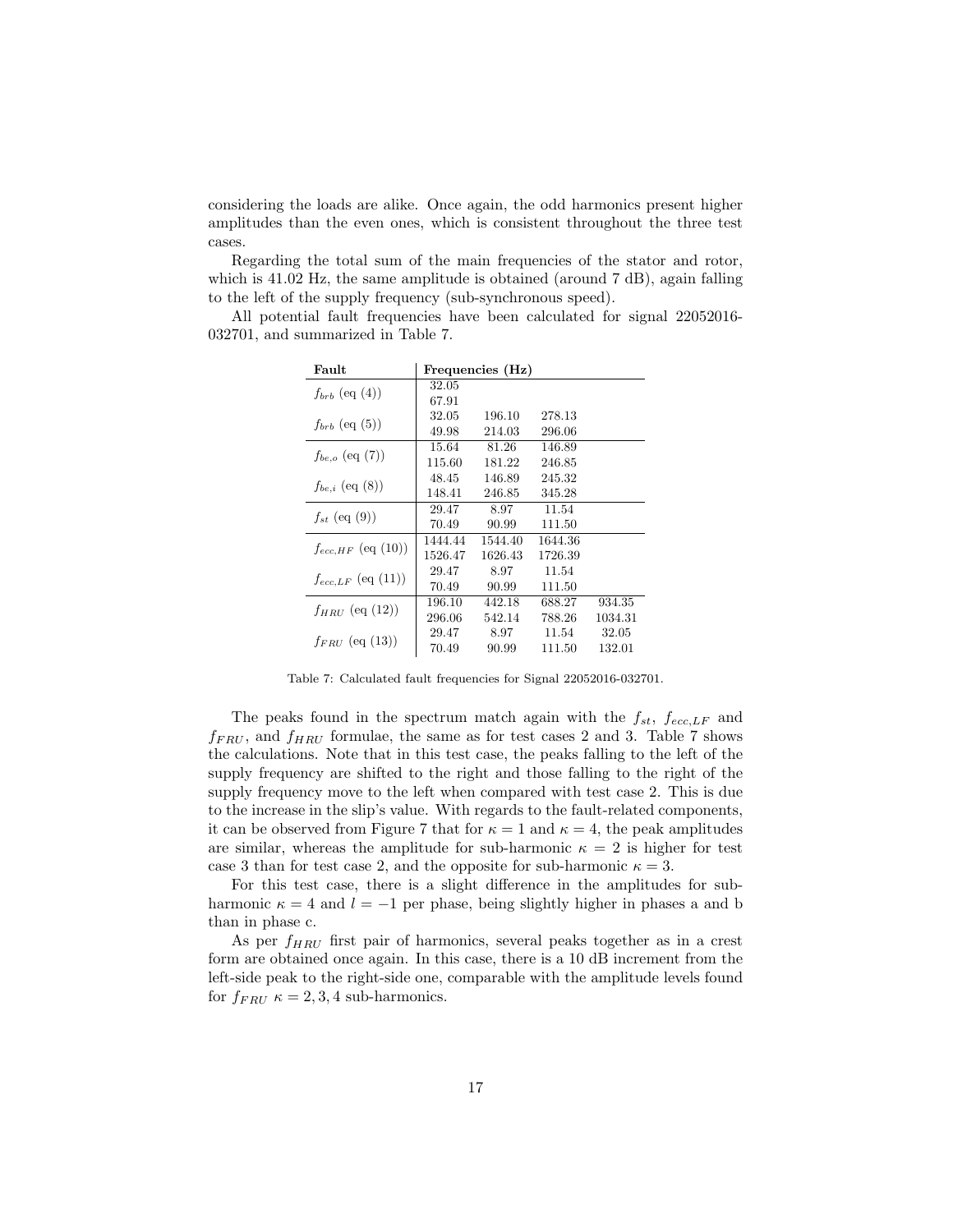# 6. Discussion

Three test cases under different wind turbine operating conditions have been considered to illustrate the in-service wind turbine. The results show evidence that the rotor generator is unbalanced due to a fault in the stator winding.

Examining the currents, a phase-to-phase difference of around 1.5% can be found in the rms amplitudes, which is not consistent across different load levels.

Odd and even supply frequency harmonics are present in the spectrum with different amplitudes across the test cases presented. These are due to unbalanced voltage supply or magnetic saturation in the wind turbine under study, which have been intensified by the generator's unbalance.

The amplitude of the supply frequency decreases with load, as expected, whereas the odd and even harmonics behaves differently. For all test cases however, the odd harmonics show higher amplitudes than the even ones.

Furthermore, load does not seem to have any influence on the total sum of the main stator and rotor frequencies, which is constant for all three cases (around 7 dB).

As per the rest of the peaks, the same fault-related frequencies are obtained across all test cases. Analysing the amplitudes of the peaks, several events are observed:

- The fault-related first sub-harmonic's amplitude (corresponding to  $\kappa = 1$ ) is the highest one for the three test cases.
- Odd fault-related sub-harmonics present higher amplitudes than even ones across all tests.
- Fault-related sub-harmonics' amplitudes do not vary significantly with load.
- For low loads, the left-side of the healthy related components shows lower amplitude than the right-side one.

The fact that a crest form is obtained around  $f_{HRU}$  supports the diagnosis of rotor unbalance, since further faulty rotor frequency components arise around it in the presence of the mentioned fault.

## 7. Conclusions and future work

A comprehensive review of the techniques available to monitor the induction generator of wind turbines has been carried out. The most suitable technique has been identified and used to perform the study presented in this paper. Unlike previous studies that show results on current signature analysis based on laboratory benches or model-based simulated data, the doubly-fed induction generator of an actual in-service wind turbine has been analysed through stator current signature analysis via Fast Fourier Transform during steady-state periods.

After calculating the potential fault-related frequency components as per the formulae presented in Section 3, it has been possible to identify the full spectral components obtained for the three test cases under different wind turbine operating conditions.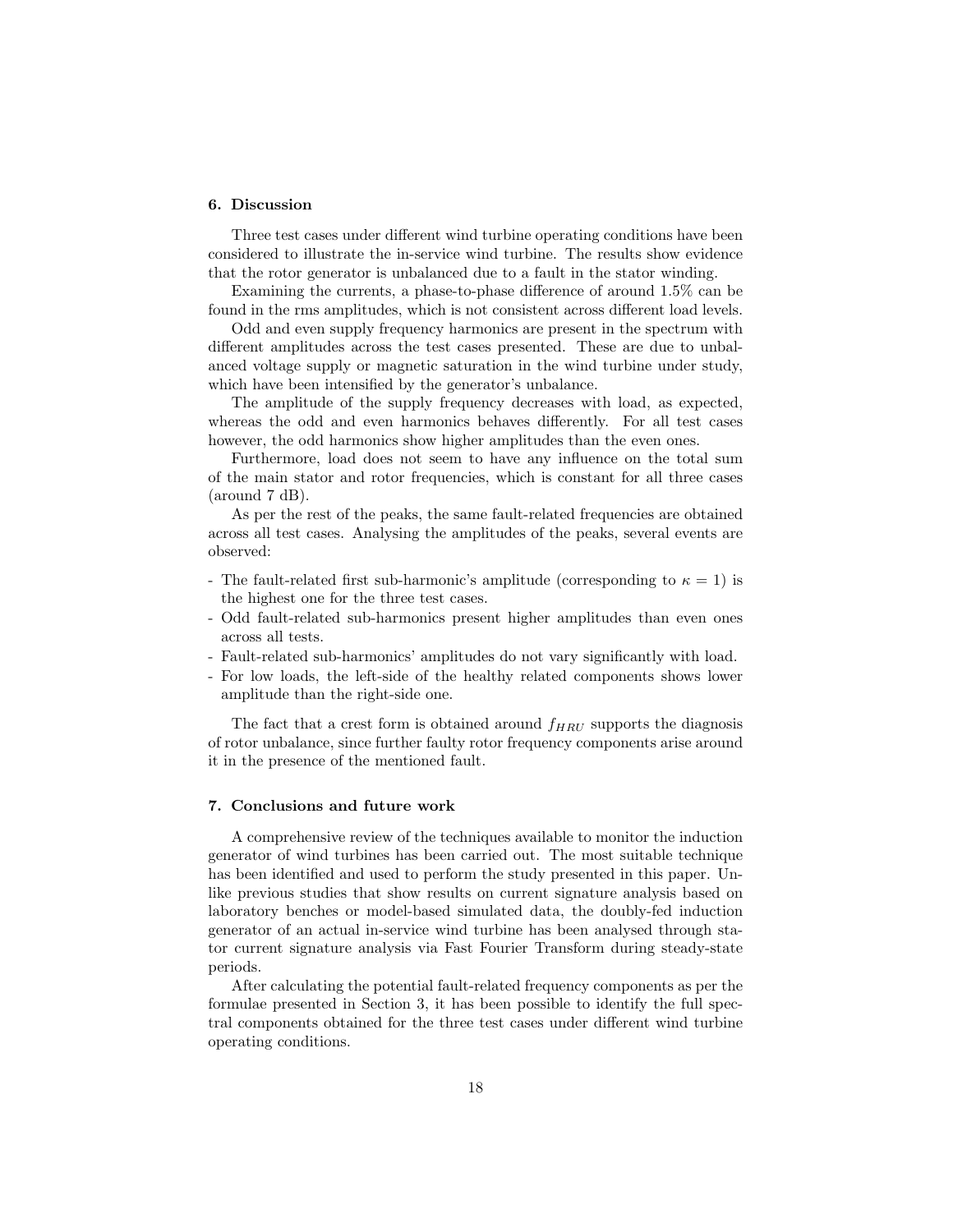The supply frequency harmonics as well as the oscillating torque effect component are clearly present on the spectrum. These components, however, are not necessarily fault indicators since they can be due to inherent machine design and/or load conditions. It is the increase in the amplitude of these components that will indicate the presence of a fault. The rest of the peaks observed in the spectrum indicate rotor electrical unbalance due to stator winding faults. They appear across different conditions of rated power and rotational speed, although the amplitudes of the different sub-harmonics is case-dependent. Summarising, potential fault frequencies have been detected and monitored in an operational wind turbine although further work is required to validate the monitoring technique against a final diagnose.

Current signature analysis can therefore be implemented on condition monitoring systems for DFIG wind turbines. In this way, incipient faults can be identified before the generator becomes non-operational, following the trend to move away from corrective maintenance towards predictive actions.

Future work appoints towards advanced signal processing techniques suitable for transient periods, common in DFIG-wind turbines, in combination with novel fault diagnosis methods. In this scenario, wavelets seem to be the trend for non-stationary signals' processing [30, 32, 54]. Other approaches presented recently by [55] show STFT and SFTT as effective methods. In [56] a new technique consisting in Harmonic Order Tracking Analysis (HOTA) is presented, which is valid both for stationary and non-stationary regimes. All these possibilities are being investigated, together with novel diagnosis techniques, in order to develop advanced condition monitoring systems for the induction generator of wind turbines.

#### 8. Acknowledgements

This project has received funding from the European Union Horizon 2020 research and innovation programme under the Marie Sklodowska-Curie grant agreement No 642108, AWESOME Project. Special acknowledgement to Ingeteam Service S.A. (part of the AWESOME Project Consortium) who provided the wind turbine data.

## References

- [1] M. J. Kabir, A. M. Oo, N. Rabbani, A brief review on offshore wind turbine fault detection and recent development in condition monitoring based maintenance system, in: IEEE Power Engineering Conference AUPEC, 2015, pp. 1–7.
- [2] S. Sheng, Improving component reliability through performance and condition monitoring data analysis, Tech. rep., Wind Farm Data Management & Analysis North America (2015).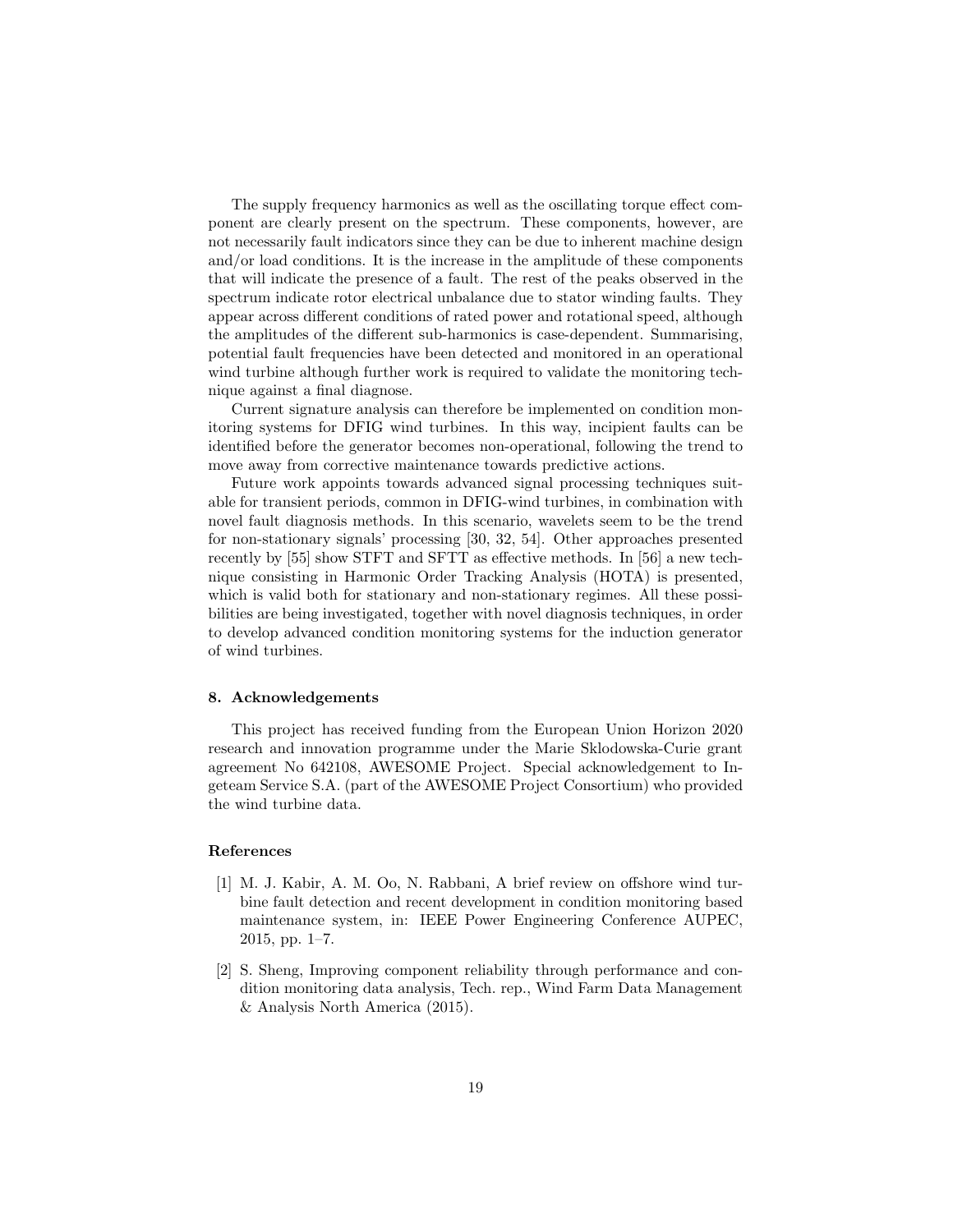- [3] P. Tchakoua, R. Wamkeue, M. Ouhrouche, F. Slaoui-Hasnaoui, T. A. Tameghe, G. Ekemb, Wind turbine condition monitoring: State-of-the-art review, new trends, and future challenges, Energies 7 (4) (2014) 2595–2630.
- [4] U. Shipurkar, K. Ma, H. Polinder, F. Blaabjerg, J. A. Ferreira, A review of failure mechanisms in wind turbine generator systems, in: IEEE Power Electronics and Applications (EPE'15 ECCE-Europe), 2015 17th European Conference, 2015, pp. 1–10.
- [5] C. A. Rieg, C. J. Smith, C. J. Crabtree, Monitoring wind turbine loading using power converter signals, in: Journal of Physics Conference Series 749, 2016.
- [6] C. J. Crabtree, S. Djurovic, P. J. Tavner, A. Smith, Condition monitoring of a wind turbine dfig by current or power analysis, in: Power Electronics, Machines and Drives (PEMD), 5th IET International Conference, IET, 2010, pp. 1–6.
- [7] S. Djurovic, S. Williamson, A. Renfrew, Dynamic model for doubly-fed induction generators with unbalanced excitation, both with and without winding faults, IET Electric Power Applications 3 (3) (2009) 171–177.
- [8] S. Williamson, S. Djurovic, Origins of stator current spectra in dfigs with winding faults and excitation asymmetries, IEEE International Electric Machines and Drives Conference, IEMDC'09 9 (2009) 563–570.
- [9] P. J. Tavner, Review of condition monitoring of rotating electrical machines, IET Electric Power Applications 2 (4) (2007) 215–247.
- [10] P. V. J. Rodriguez, M. Negrea, A. Arkkio, A simplified scheme for induction motor condition monitoring, Mechanical Systems and Signal Processing 22 (5) (2008) 1216–1236.
- [11] G. B. Kliman, J. Stein, Methods of motor current signature analysis, Electric Machines and Power Systems 20 (5) (1992) 463–474.
- [12] F. P. G. Márquez, A. M. Tobias, J. M. P. Pérez, M. Papaelias, Condition monitoring of wind turbines: Techniques and methods, Renewable Energy 46 (2012) 169–178.
- [13] W. Qiao, D. Lu, A survey on wind turbine condition monitoring and fault diagnosis - Part I: Components and subsystems, IEEE Transactions on Industrial Electronics 62 (10) (2015) 6536–6545.
- [14] W. Qiao, D. Lu, A survey on wind turbine condition monitoring and fault diagnosis - Part II: Signals and signal processing methods, IEEE Transactions on Industrial Electronics 62 (10) (2015) 6546–6557.
- [15] W. Qiao, P. Zhang, M.-Y. Chow, Condition monitoring, diagnosis, prognosis, and health management for wind energy conversion systems, IEEE Transactions on Industrial Electronics 62 (10) (2015) 6533–6535.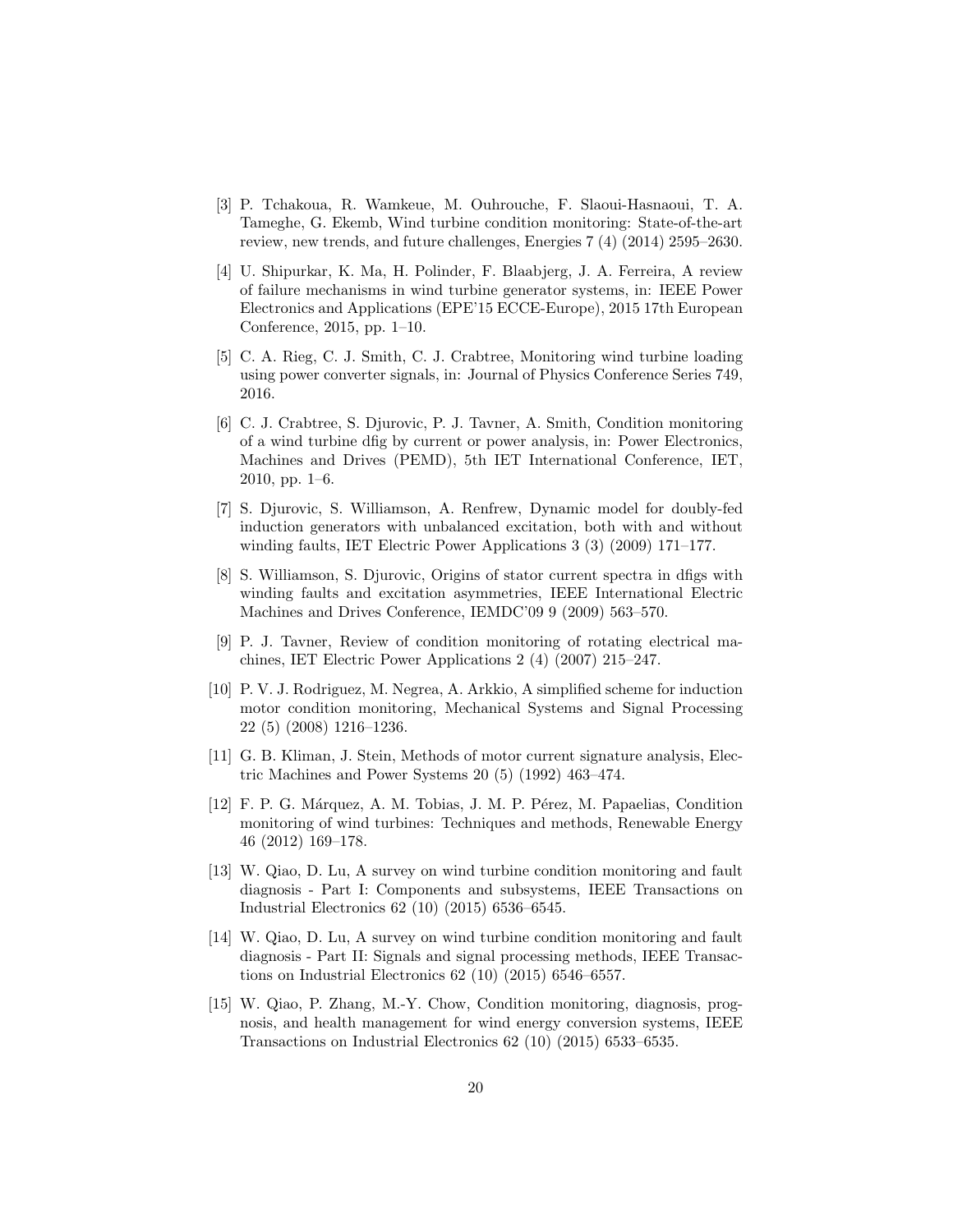- [16] W. Y. Liu, B. P. Tang, J. G. Han, X. N. Lu, N. N. Hu, Z. Z. He, The structure healthy condition monitoring and fault diagnosis methods in wind turbines: A review, Renewable and Sustainable Energy Reviews 44 (2015) 466–472.
- [17] Y. Amirat, M. E. H. Benbouzid, E. Al-Ahmar, B. Bensaker, S. Turri, A brief status on condition monitoring and fault diagnosis in wind energy conversion systems, Renewable and Sustainable Energy Reviews 13 (9) (2009) 2629–2636.
- [18] S. Nandi, H. A. Toliyat, X. Li, Condition monitoring and fault diagnosis of electrical motors - a review, IEEE Transactions on Energy Conversion 20 (4) (2005) 719–729.
- [19] M. E. H. Benbouzid, A review of induction motors signature analysis as a medium for faults detection, IEEE Transactions on Industrial Electronics 47 (5) (2000) 984–993.
- [20] A. Siddique, G. Yadava, B. Singh, A review of stator fault monitoring techniques of induction motors, IEEE Transactions on Energy Conversion 20 (1) (2005) 106–114.
- [21] M. E. H. Benbouzid, G. B. Kliman, What stator current processing-based technique to use for induction motor rotor faults diagnosis?, IEEE Transactions on Energy Conversion 18 (2) (2003) 238–244.
- [22] Z. Gao, X. Liu, M. Z. Chen, Unknown input observer-based robust fault estimation for systems corrupted by partially decoupled disturbances, IEEE Transactions on Industrial Electronics 63 (4) (2016) 2537–2547.
- [23] X. Liu, Z. Gao, Robust finite-time fault estimation for stochastic nonlinear systems with brownian motions, Journal of the Franklin Institute.
- [24] E. Gonzalez, M. Reder, J. Melero, SCADA alarms processing for wind turbine component failure detection, Journal of Physics: Conference Series 753 (7) (2016) 072019.
- [25] J. Tautz-Weinert, S. J. Watson, Using scada data for wind turbine condition monitoring - a review, IET Renewable Power Generation.
- [26] Y. Lin, L. Tu, H. Liu, W. Li, Fault analysis of wind turbines in China, Renewable and Sustainable Energy Reviews 55 (2016) 482–490.
- [27] J. Carroll, A. McDonald, D. McMillan, Failure rate, repair time and unscheduled O&M cost analysis of offshore wind turbines, Wind Energy 19 (2015) 1107–1119.
- [28] F. Spinato, P. J. Tavner, G. J. W. Bussel, E. Koutoulakos, Reliability of wind turbine subassemblies, IET Renewable Power Generation 3 (4) (2008) 387–401.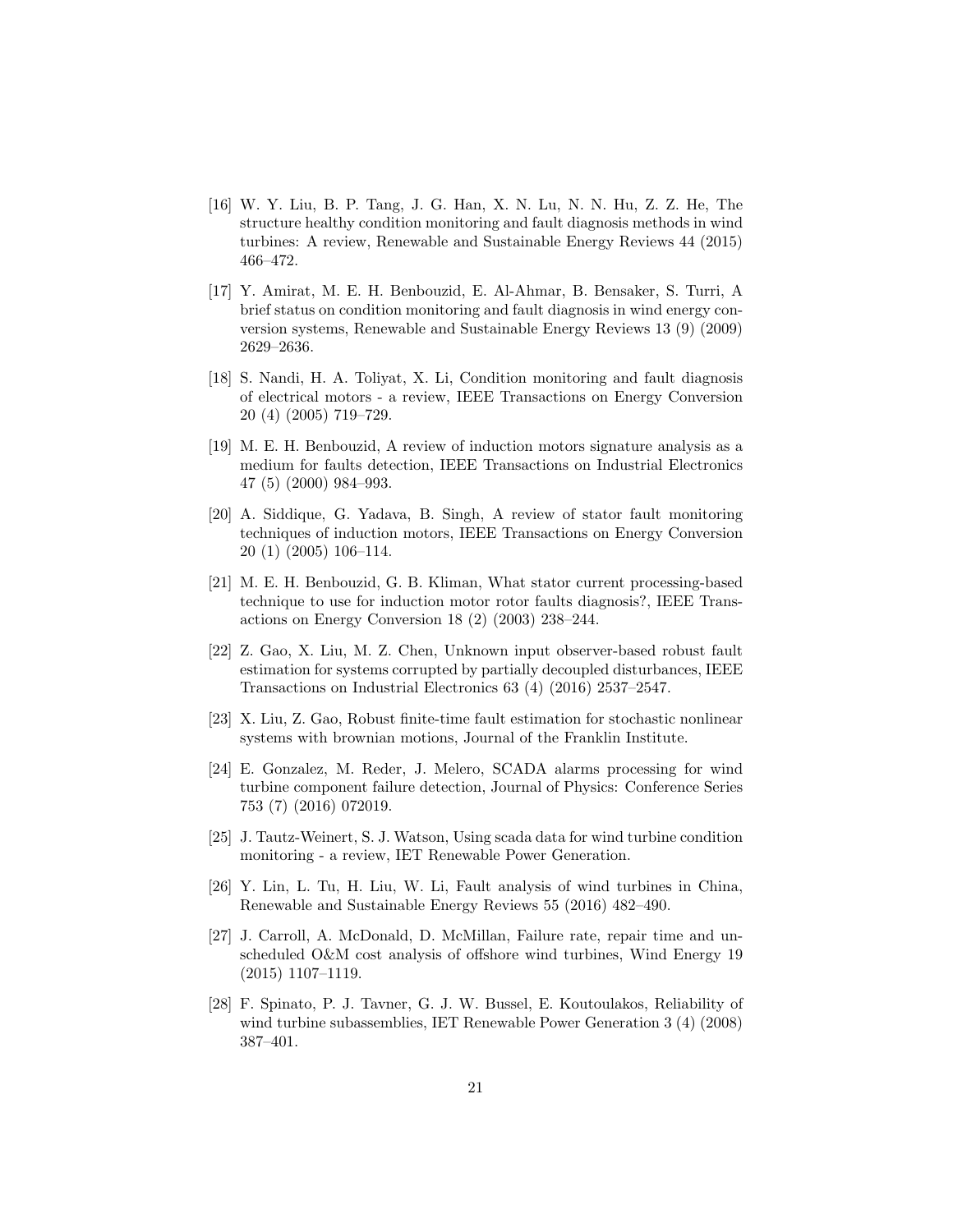- [29] A. Bellini, F. Filippetti, C. Tassoni, G.-A. Capolino, Advances in diagnostic techniques for induction machines, IEEE Transactions on Industrial Electronics 12 (55) (2008) 4109–4126.
- [30] Y. Gritli, L. Zarri, C. Rossi, F. Filippetti, G.-A. Capolino, D. Casadei, Advanced diagnosis of electrical faults in wound-rotor induction machines, IEEE Transactions on Industrial Electronics 60 (9) (2013) 4012–4024.
- [31] A. H. Bonnett, C. Yung, Increased efficiency versus increased reliability, IEEE Industry Applications 14 (1) (2008) 29–36.
- [32] S. J. Watson, B. J. Xiang, W. Yang, P. J. Tavner, C. J. Crabtree, Condition monitoring of the power output of wind turbine generators using wavelets, IEEE Transactions on Energy Conversion 25 (3) (2010) 715–721.
- [33] S. A. Shehata, H. S. El-Goharey, M. I. Marei, A. K. Ibrahim, Detection of induction motors rotor/stator faults using electrical signatures analysis, in: International Conference on Renewable Energies and Power Quality (ICREPQ13) Bilbao (Spain), 2013.
- [34] S. Djurovic, C. J. Crabtree, P. J. Tavner, A. Smith, Condition monitoring of wind turbine induction generators with rotor electrical asymmetry, IET Renewable Power Generation 6 (4) (2012) 207–216.
- [35] Y. Amirat, V. Choqueuse, M. Benbouzid, J.-F. Charpentier, Bearing fault detection in dfig-based wind turbines using the first intrinsic mode function, in: XIX International Conference on Electrical Machines (ICEM), 2010, pp. 1–6.
- [36] A. Stefani, A. Yazidi, C. Rossi, F. Filippetti, D. Casadei, G.-A. Capolino, Doubly fed induction machines diagnosis based on signature analysis of rotor modulating signals, IEEE Transactions on Industry Applications 44 (6) (2008) 1711–1721.
- [37] D. Shah, S. Nandi, P. Neti, Stator-interturn-fault detection of doubly fed induction generators using rotor-current and search-coil-voltage signature analysis, IEEE Transactions on Industry Applications 45 (5) (2009) 1831– 1842.
- [38] Q. F. Lu, Z. T. Cao, E. Ritchie, Model of stator inter-turn short circuit fault in doubly-fed induction generators for wind turbine, in: IEEE 35th Annual Power Electronics Specialists Conference, 2004, pp. 932–937.
- [39] A. Yazidi, H. Henao, G. Capolino, D. Casadei, F. Filippetti, C. Rossi, Simulation of a doubly-fed induction machine for wind turbine generator fault analysis, in: 5th IEEE International Symposium on Diagnostics for Electric Machines, Power Electronics and Drives (SDEMPED), 2005, pp. 1–6.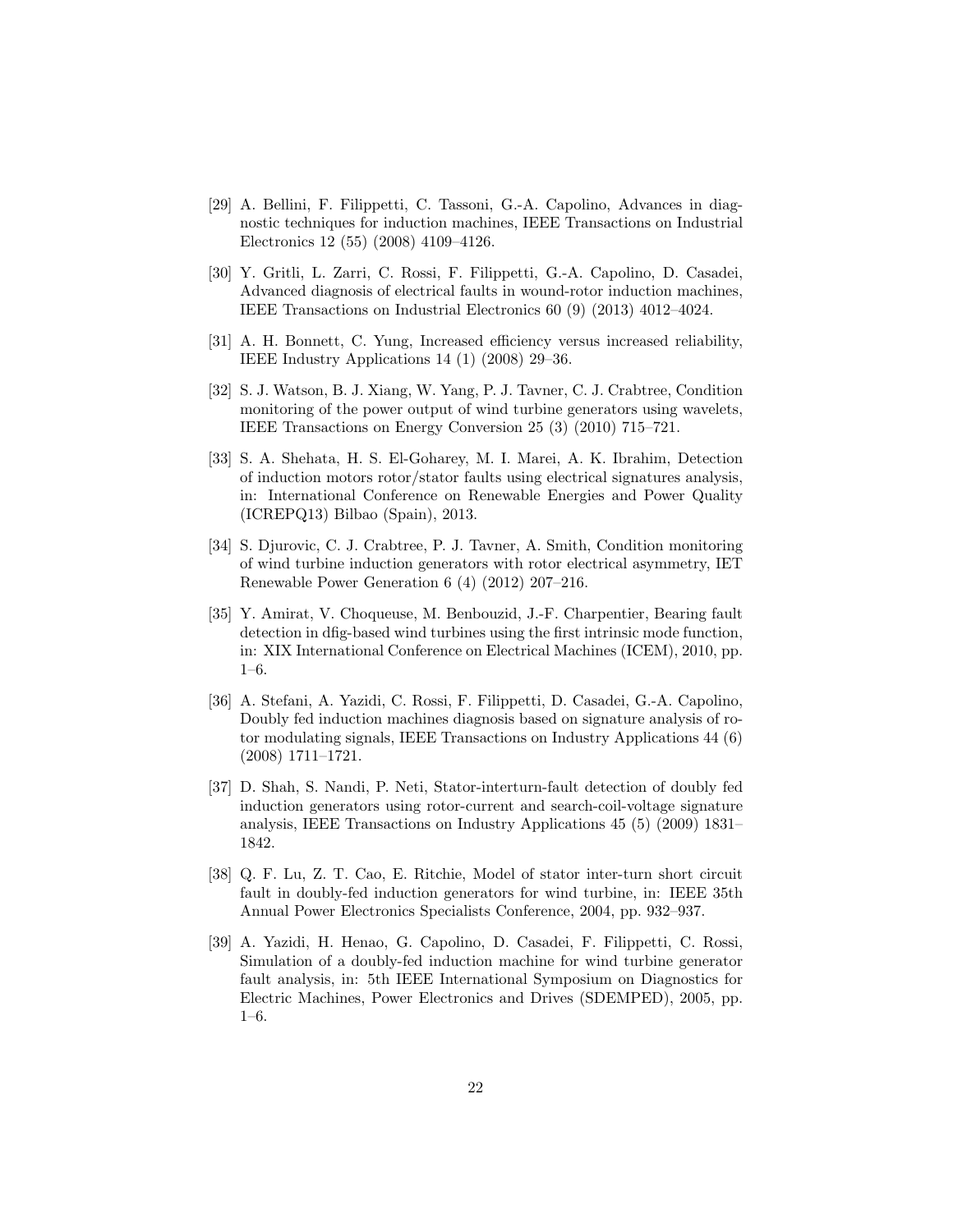- [40] C. Sheng, Z. Li, L. Qin, Z. Guo, Y. Zhang, Recent progress on mechanical condition monitoring and fault diagnosis, Procedia Engineering 15 (2011) 142–146.
- [41] A. K. S. Jardine, D. Lin, D. Banjevic, A review on machinery diagnostics and prognostics implementing condition-based maintenance, Mechanical Systems and Signal Processing (20) (2006) 1483–1510.
- [42] B. Lu, Y. Li, X. Wu, Z. Yang, A review of recent advances in wind turbine condition monitoring and fault diagnosis, in: IEEE Power Electronics and Machines in Wind Applications (PEMWA), 2009, pp. 1–7.
- [43] B. Trajin, M. Chabert, J. Regnier, J. Faucher, Hilbert versus concordia transform for three-phase machine stator current time-frequency monitoring, Mechanical Systems and Signal Processing 23 (2009) 2648–2657.
- [44] L. Sadiki, S. El Hani, A. Echchaachouai, S. Guedira, Rotor electrical fault detection in wound rotor of asynchronous machine by gabor transform: application in wind turbine and offshore turbine generator, in: 3rd International Renewable and Sustainable Energy Conference (IRSEC), 2015, pp. 1–5.
- [45] Y. Yang, Z. Peng, G. Meng, W. Zhang, Spline-Kernelled Chirplet transform for the analysis of signals with time-varying frequency and its application, IEEE Transactions on Industrial Electronics 59 (3) (2012) 1612–1621.
- [46] W. Yang, P. J. Tavner, W. Tian, Wind turbine condition monitoring based on an improved Spline-Kernelled Chirplet transform, IEEE Transactions on Industrial Electronics 62 (10) (2015) 6565–6574.
- [47] W. T. Thomson, M. Fenger, Current signature analysis to detect induction motor faults, IEEE Industry Applications Magazine 7 (4) (2001) 26–34.
- [48] G. Acosta, C. Verucchi, E. Gelso, A current monitoring system for diagnosing electrical failures in induction motors, Mechanical Systems and Signal Processing 20 (4) (2006) 953–965.
- [49] A. Bellini, F. Filippetti, G. Franceschini, C. Tassoni, Quantitative evaluation of induction motor broken bars by means of electrical signature analysis, IEEE Transactions on Industry Applications 37 (5) (2001) 1248– 1255.
- [50] J. H. JJung, J. J. Lee, B. H. Kwon, Online diagnosis of induction motors using MCSA, IEEE Transactions on Industrial Electronics 53 (6) (2006) 1842–1852.
- [51] G. M. Joksimovic, The detection of inter-turn short circuits in the stator windings of operating motors, IEEE Transactions on Industrial ELectronics 47 (5) (2000) 1078–1084.